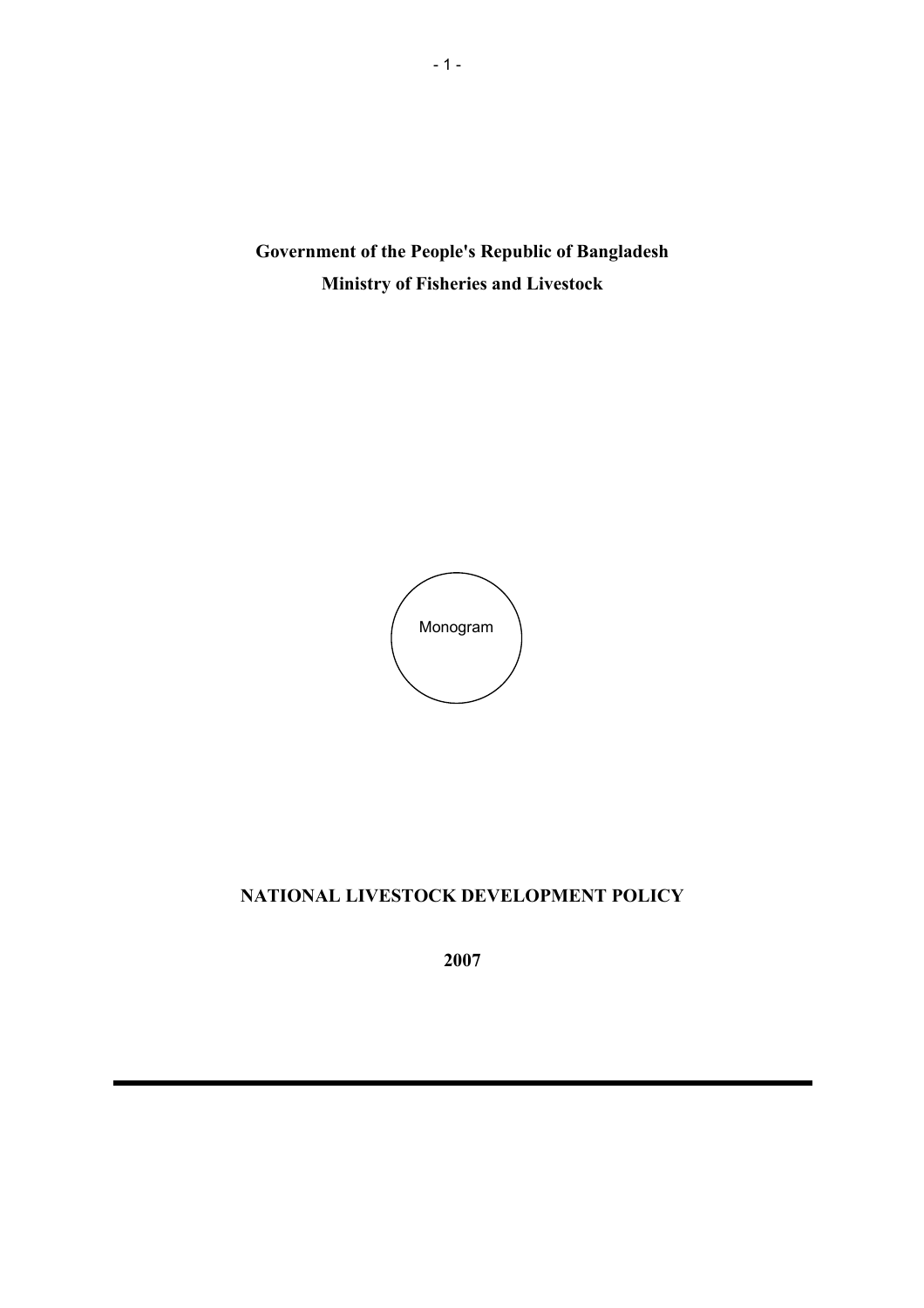# **Table of Contents**

| Sl.no.         | <b>Topic</b>                                                         |                                                      | Page           |
|----------------|----------------------------------------------------------------------|------------------------------------------------------|----------------|
| 1.             | Introduction                                                         |                                                      | 3              |
| 2.             | Objectives of the National Livestock Development Policy              |                                                      | $\overline{4}$ |
| 3 <sub>1</sub> | Legal Status of the National Livestock Development Policy            |                                                      | 5              |
| 4.             | Scope of the National Livestock Development Policy                   |                                                      | 5              |
|                | 4.1                                                                  | Dairy Development and Meat Production                | 5              |
|                | 4.2                                                                  | <b>Poultry Development</b>                           | 8              |
|                | 4.3                                                                  | Veterinary Services and Animal Health                | 10             |
|                | 4.4                                                                  | Feeds and Fodder Management                          | 13             |
|                | 4.5                                                                  | <b>Breeds Development</b>                            | 14             |
|                | 4.6                                                                  | Hides and Skins                                      | 25             |
|                | 4.7                                                                  | Marketing of Livestock Products                      | 27             |
|                | 4.8                                                                  | <b>International Trade Management</b>                | 28             |
|                | 4.9                                                                  | Access to Credit and Insurance                       | 30             |
|                | 4.10                                                                 | Institutional Development for Research and Extension | 33             |
| 5.             | Implementation Strategy of the National Livestock Development Policy |                                                      | 39             |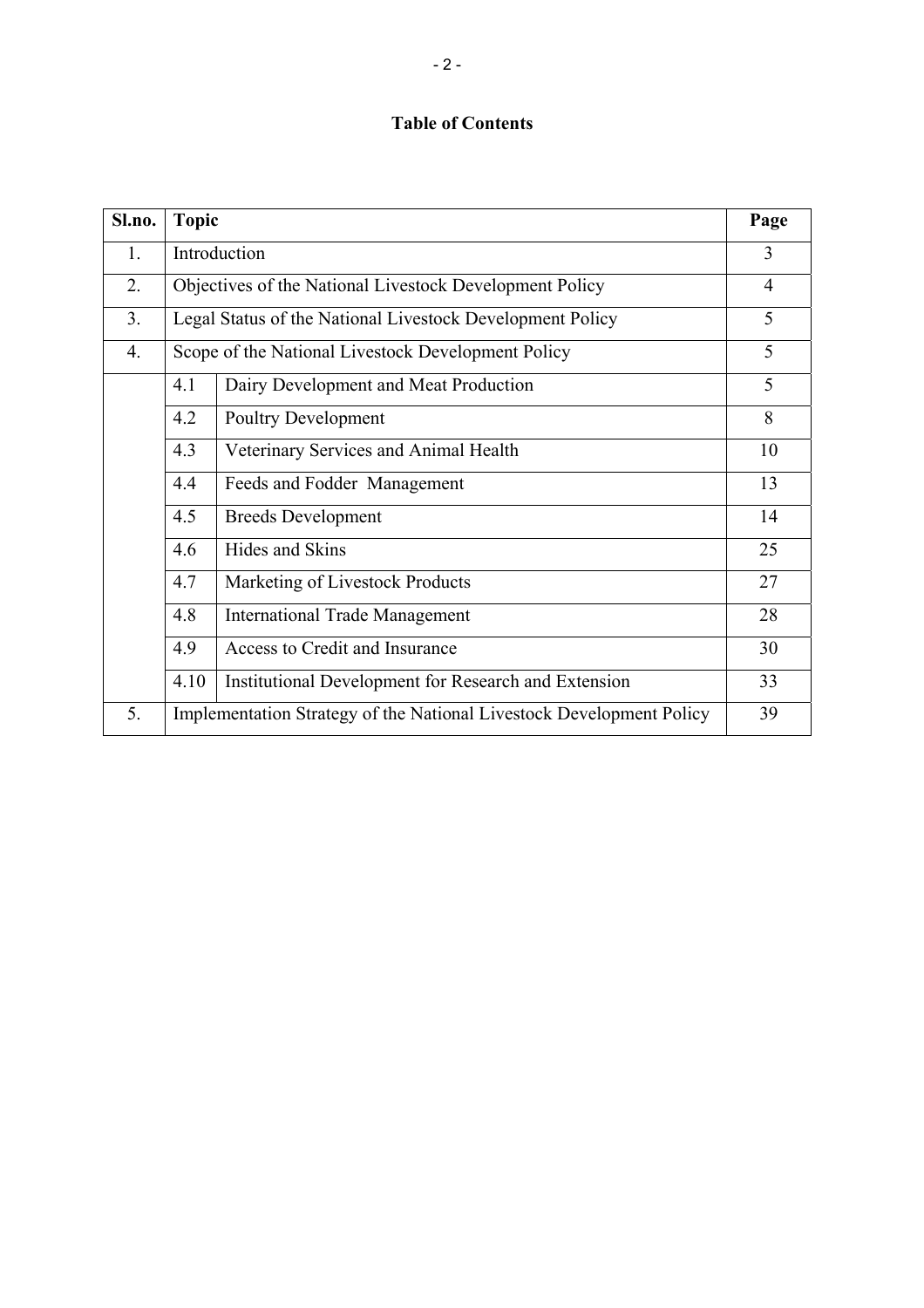#### **NATIONAL LIVESTOCK DEVELOPMENT POLICY**

#### **1. Introduction**

Livestock plays an important role in the national economy of Bangladesh with a direct contribution of around 3 % percent to the agricultural GDP and providing 15 percent of total employment in the economy. The livestock sub-sector that includes poultry offers important employment and livelihood opportunities particularly for the rural poor, including the functionally landless, many of whom regard livestock as a main livelihood option. About 75 percent people rely on livestock to some extent for their livelihood, which clearly indicates that the poverty reduction potential of the livestock sub-sector is high. According to Bangladesh Economic Review, (2006), the growth rate in GDP in 2004-05 for livestock was the highest of any sub-sector at 7.23%, compared to 0.15% for crops, and 3.65% for fisheries sub-sector. These changes have been prompted by a rapid growth in demand for livestock products due to increase in income, rising population, and urban growth.

It is an established fact that high quality animal protein in the form of milk, meat and eggs is extremely important for the proper physical and mental growth of human being. In Bangladesh, around 8% of total protein for human consumption comes from livestock. Hides and skin of cattle, buffaloes, goats and sheep are valuable export items, ranked third in earnings after RMG and shrimp. Surprisingly, Bangladesh has one of the highest cattle densities: 145 large ruminants/ $km^2$  compared with 90 for India, 30 for Ethiopia, and 20 for Brazil. But most of them trace their origin to a poor genetic base. The average weight of local cattle ranges from 125 to 150 kg for cows and from 200 to 250 kg for bulls that falls 25-35% short of the average weight of all-purpose cattle in India. Milk yields are extremely low: 200- 250 litre during a 10-month lactation period in contrast to 800 litre for Pakistan, 500 litre for India, and 700 litre for all Asia. Despite highest cattle densities in Bangladesh, the current production of milk, meat and eggs are inadequate to meet the current requirement and the deficits are 85.9, 77.4 and 73.1% respectively. If 5% GDP growth rate is considered then the current production of these commodities need to be increased 2.5 to 3.0 times by the year 2020 to feed the growing population in the country. This illustrates how urgent is the need to increase the production of milk, meat and eggs. The PRSP (Poverty Reduction Strategy Paper) stresses the importance of the livestock sub-sector in sustaining the acceleration of poverty reduction in the country. The dynamic potential of this emerging sub-sector thus requires critical policy attention.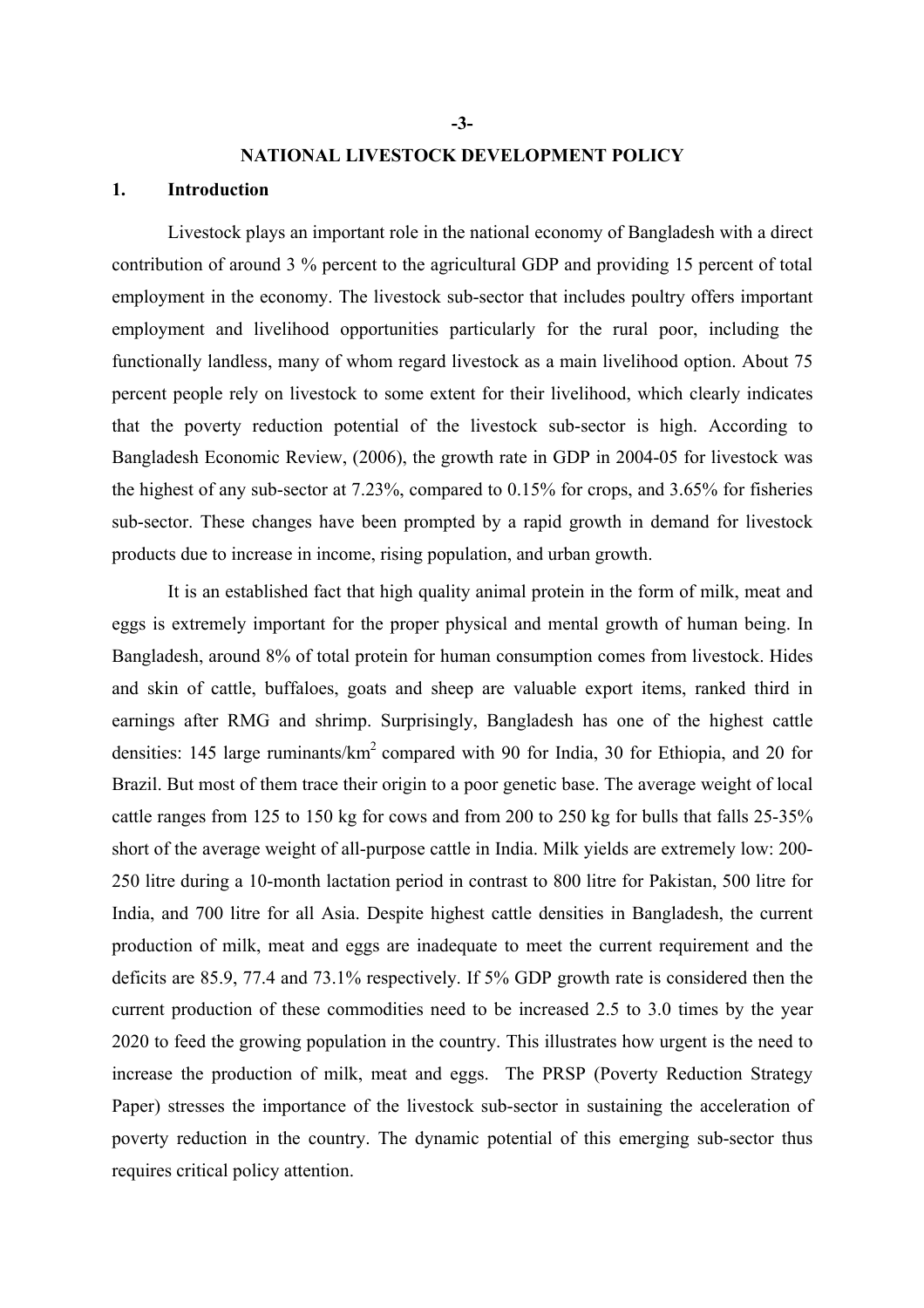In the past, due importance was not given to the development of the livestock subsector despite its significant contribution to the national economy. In the Financial Year 2006-07 the livestock sub-sector received only about 1.0 percent of the total budget allocation, or only about 3.5 percent of the agricultural sector budget. Though production of animal protein has maintained an upward trend, per capita availability of animal protein presently stands at around 21 gm meat/day, 43 ml milk/day and 41 eggs/year vis-a-vis the recommended intakes of 120 gm meat/day, 250 ml milk/day and 104 eggs/year. Shortage of quality inputs, inadequate services and physical infrastructure, institutional weaknesses in terms of weak regulatory framework and enforcement, limited skilled manpower and resources, and inadequate research and technological advancement are all continuing to act as constraints to livestock development.

The growth opportunities in the livestock sub-sector vary significantly among the species. Qualitative rather than quantitative development of large ruminants (cattle and buffalo), a parallel increase of the productivity and population size of the small ruminants (goat and sheep), and poultry keeping emerges as promising to offer substantial growth potentials with a positive impact on nutrition, employment and poverty alleviation. Research and technological development merit priority to counteract allied problems in the fields of feed, breed and disease and meet the challenge of the country's livestock sector in the 21st century

National Livestock Development Policy has been prepared to address the key challenges and opportunity for a comprehensive sustainable development of the Livestock sub-sector through creating an enabling policy framework.

#### **2. Objectives of the National Livestock Development Policy**

The general objective of the National Livestock Development Policy:

To provide the enabling environment, opening up opportunities, and reducing risks and vulnerability for harnessing the full potential of livestock sub-sector to accelerate economic growth for reduction of rural poverty in which the private sector will remain the main actor, while the public sector will play facilitating and supportive role.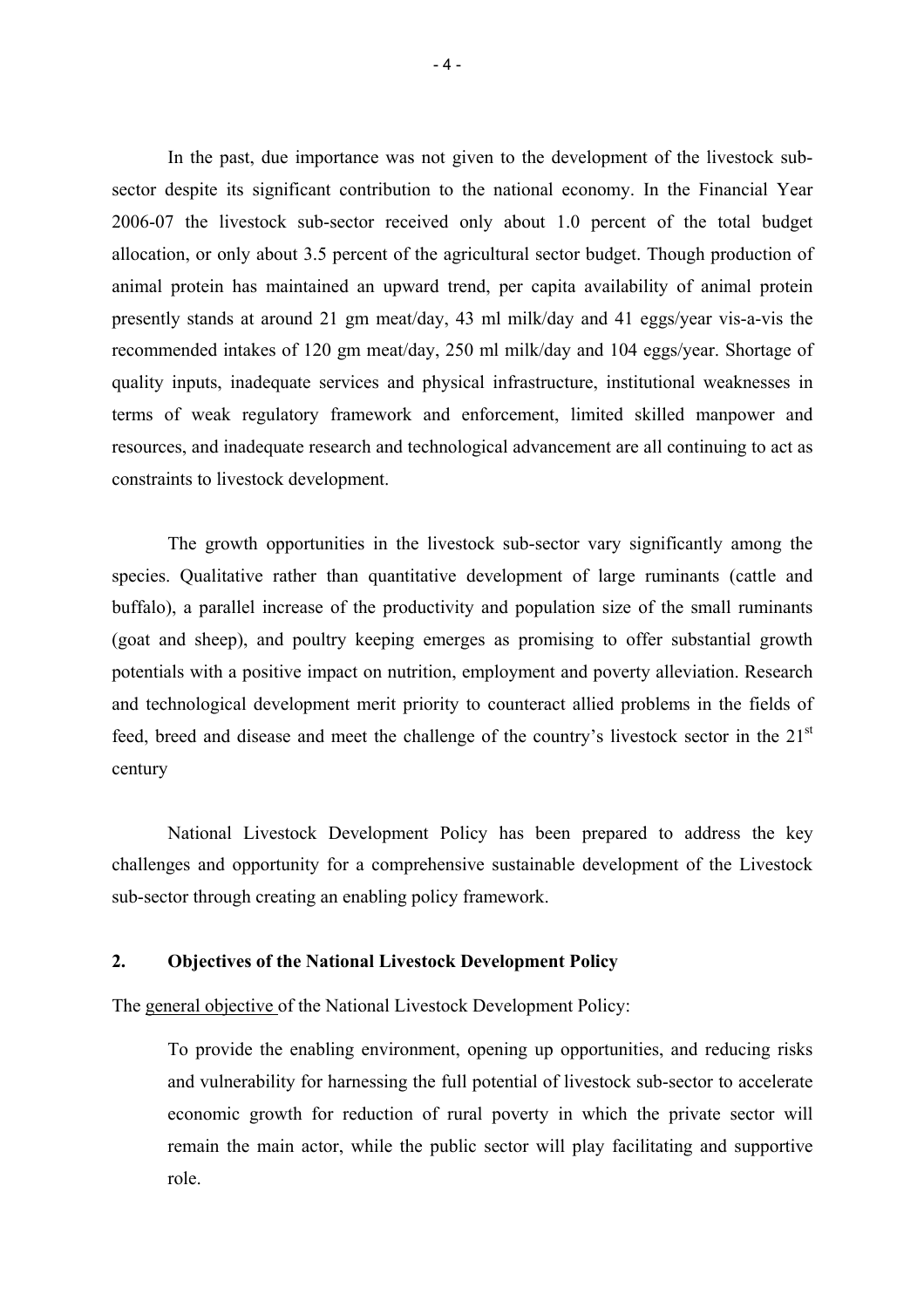The specific objectives of the National Livestock Development Policy:

- 1. To promote sustainable improvements in productivity of milk, meat and egg production including processing and value addition;
- 2. To promote sustained improvements in income, nutrition, and employment for the landless, small and marginal farmers; and
- 3. To facilitate increased private sector participation and investments in livestock production, livestock services, market development and export of livestock products and by-products.

# **3. Legal Status of the National Livestock Development Policy**

All the government and autonomous organizations, multi-national institutions, NGOs, CBOs (community based organizations), and persons who are working within the geographical territory of Bangladesh for the management, development and conservation of Livestock resources, import-export or other business related to the livestock sub-sector will be under the perview of National livestock Development Policy.

# **4. Scope of the National Livestock Development Policy**

The following ten critical areas have been identified for formulating the National livestock Development policy:

- i. Dairy Development and Meat Production:
- ii. Poultry Development;
- iii. Veterinary Services and Animal Health;
- iv. Feeds and Fodder Management;
- v. Breeds Development;
- vi. Hides and Skins;
- vii. Marketing of Livestock Products;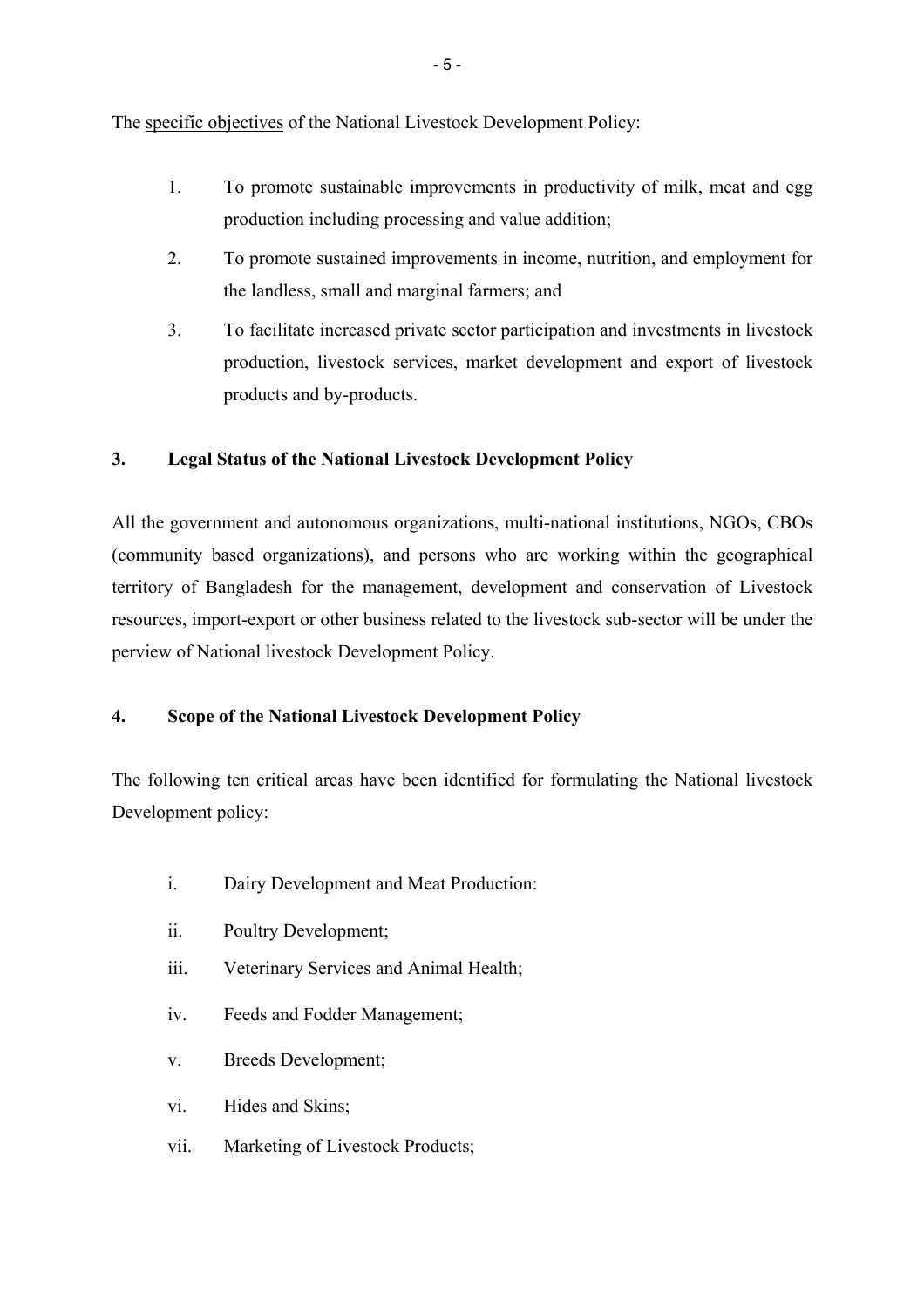- viii. International Trade Management
- ix. Access to Credit and Insurance; and
- x. Institutional Development for Research and Extension

The key policy issues for each of these critical areas are outlined in the following section:

### **4.1 Dairy Development and Meat Production**

#### **Dairy Development**

The opportunity for development of large-scale dairy is limited in Bangladesh due to scarcity of land. However, the potential for development of smallholder dairy is high. Over the last few years, small-scale dairy farming has increased significantly with the support of credit, feed, veterinary services and provision of self-insurance systems.

Small-scale dairy farming provides employment for the poorer segments of the population. The availability of this form of traditional self-employment to rural dwellers, particularly women, is important where there is scarcity of alternative income generating opportunities. Smallholder dairy thus widens the scope for the poor with limited access to land to enhance their income. Dairy animals can play a crucial role in household food security, through improved income and nutrition of the low-income groups.

Daily farming in Bangladesh is affected by myriads of constraints such as: (i) limited knowledge and technical skills of smallholder dairy farmers; (ii) scarcity of feeds and fodder; (iii) poor quality of feeds; (iv) frequent occurrence of diseases; (v) limited coverage of veterinary services including poor diagnostic facilities; (vi) lack of credit support; (vii) limited milk collection and processing facilities and low prices at collection points; (viii) lack of insurance coverage; (ix) absence of market information; (x) lack of appropriate breeds; and (xi) absence of a regulatory body.

Policy framework for dairy development is:

1. Cooperative dairy development (Milk Vita model) would be expanded in potential areas of the country;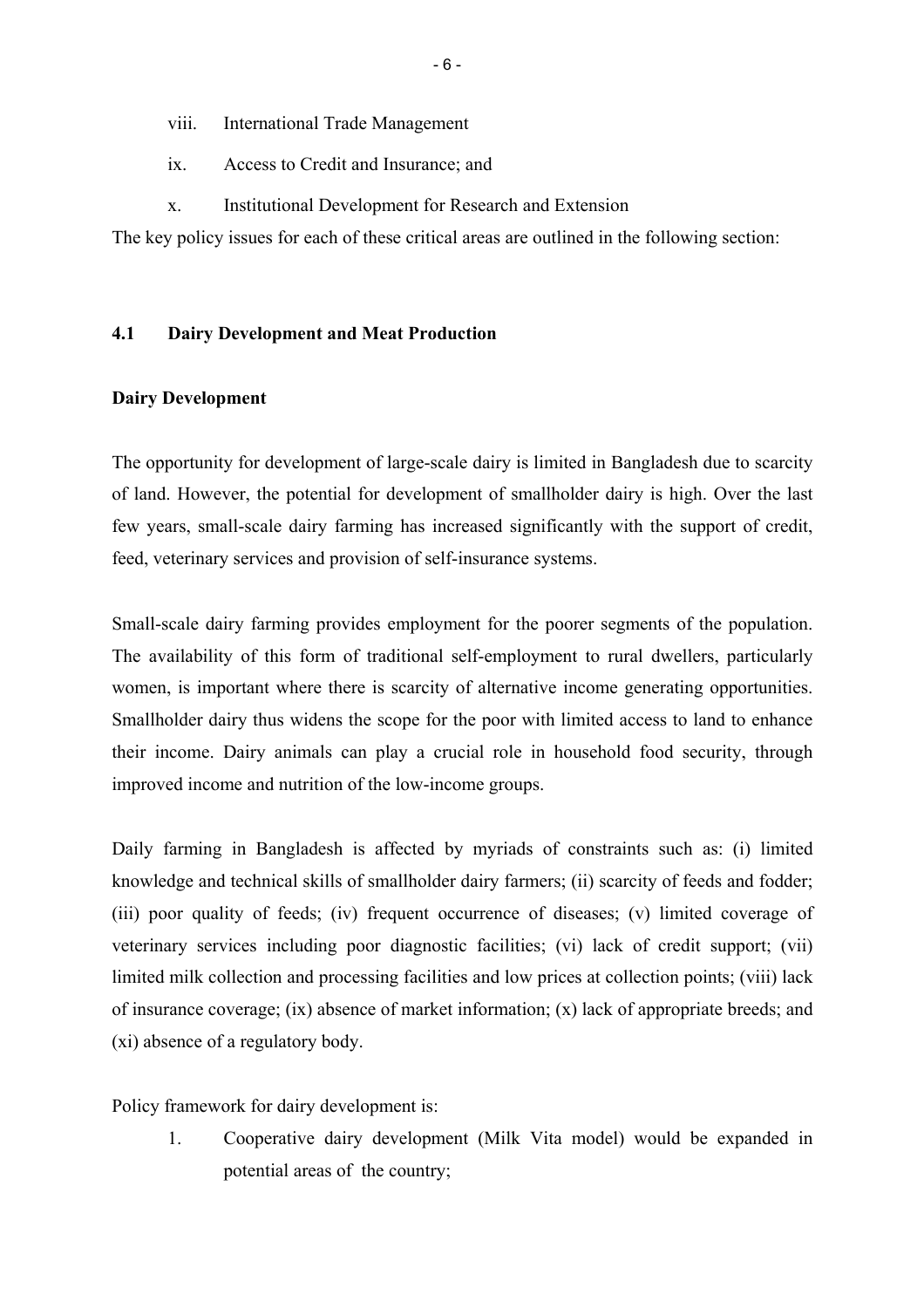- 2. Successful pro-poor models for community-based smallholder dairy development including appropriate contact farming schemes would be replicated;
- 3. Smallholder dairy farming, integrated with crop and fish culture would be promoted;
- 4. Supply chain based production, processing and marketing of milk and milk products would be promoted;
- 5. A National Dairy Development Board would be established as a regulatory body to promote dairy development;
- 6. "National Dairy Research Institute" would be established to carry out research in various aspects of dairying.

### **Meat Production**

Around 3.5 million cattle are slaughtered annually in the country of which 40 percent are imported through cross-border trade. Around 15 million goats are slaughtered annually mostly of local origin. Of the total slaughter of cattle and goats, around 40 percent is performed during Eid-ul-Azha.

Increased demand for quality meat, beef production has become an important income generating activity for small fanners, and a potentially important tool for reducing poverty. Beef production is considered to have high income generating potential, but faces constraints such as lack of appropriate breeds, knowledge gaps of farmers, lack of proper veterinary services and quality feeds.

Most meat is handled under unsatisfactory sanitary conditions in both rural and urban areas. Enforcement of legislation relating to slaughtering or meat inspection is weak. There is generally poor pre-slaughter conditions, sanitation, removal of waste materials, and disposal of offal.

The Black Bengal goat is a highly prolific native breed that can be easily raised on low quality feed and with little investments. Rearing of Black Bengal goat is an appropriate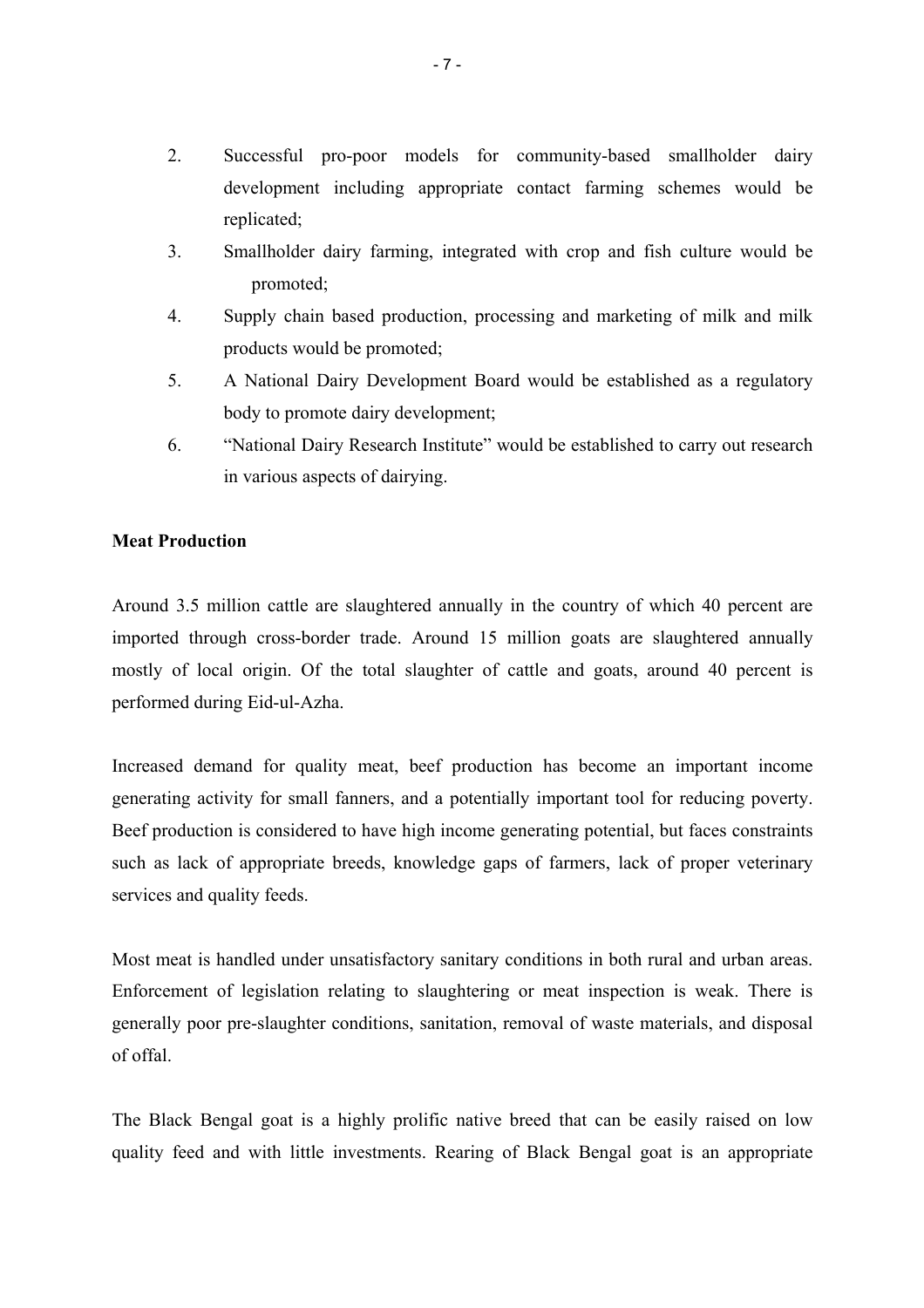option for many subsistence farmers. Its demand is growing in both domestic meat markets and internationally for its skins and high quality leather goods.

Policy framework for meat production:

- 1. Animal Slaughter Act and Animal Feed Act would be approved and enforced in order to promote hygienic production of quality meat;
- 2. Butchers would be trained on scientific methods of slaughtering, meat processing and preservation techniques;
- 3. Development of beef breeds for increased productivity at farm level;
- 4. Development of backward and forward linkage system to help improvement of existing cattle fattening system into private enterprises;
- 5. Private sector would be encouraged to establish mechanized slaughter houses with Static Flaying Frame around big cities; and Local Government would be encouraged to establish slaughter slabs in municipality and Upazila headquarters;
- 6. Production of Black Bengal Goats would be promoted by ensuring disease prevention, availability of quality bucks and semen for artificial insemination, and knowledge transfer through special projects;
- 7. Buffalo and sheep farming would be developed in selected high potential areas through special projects.

### **4.2 Poultry Development**

The backyard poultry units require minimum inputs and are often part of integrated cropaquaculture-livestock farming systems. Their level of production is relatively low but profitability can be high due to low inputs costs and recycling of on-farm by-products. Commercial production systems use birds of improved genetic stock and reared under semiintensive or intensive management. There are currently an estimated around 100,000 commercial poultry farms in Bangladesh, supported by 08 Grand Parent Farms and 130 Parent Stock Farms.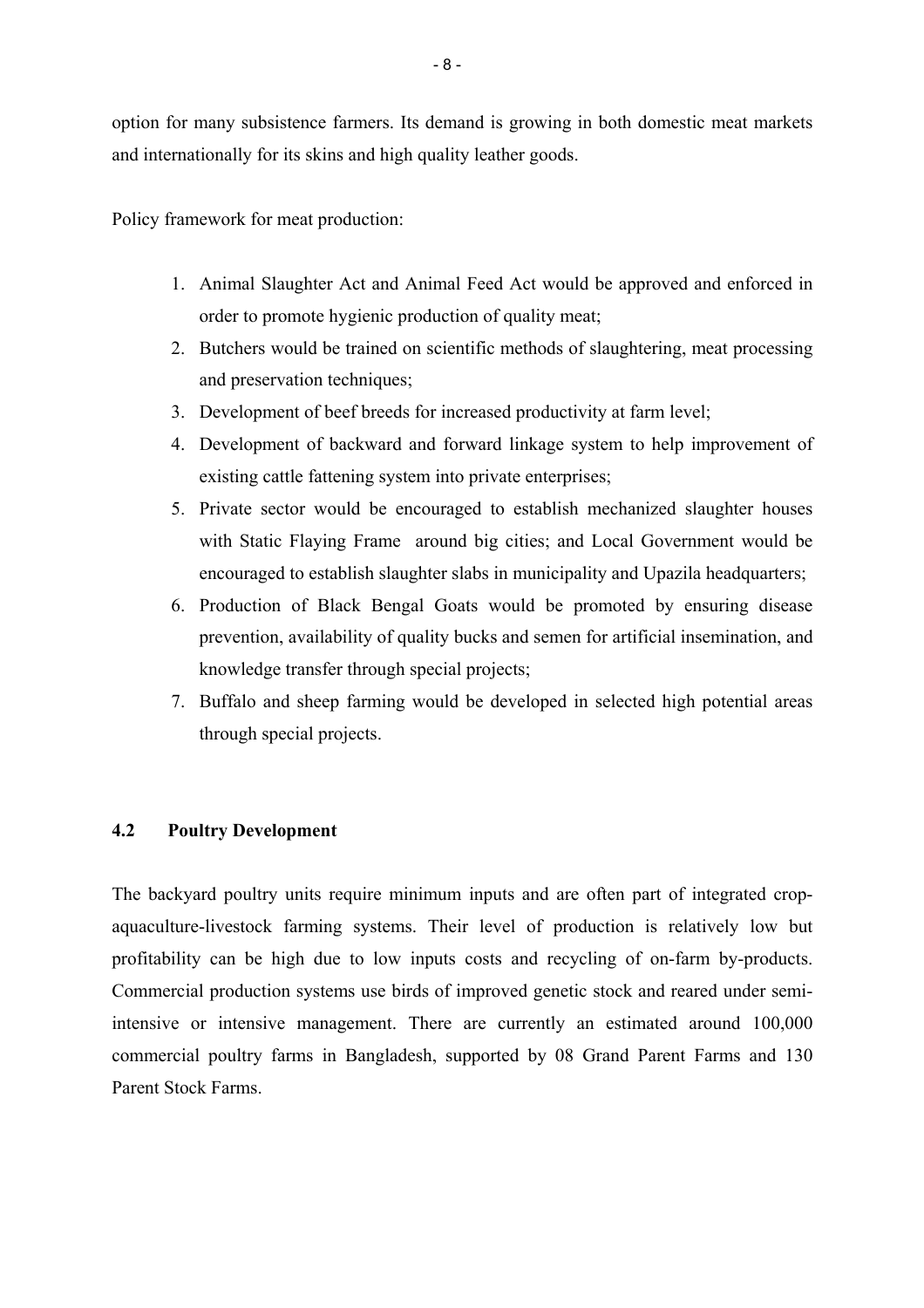While the growth of the poultry industry has contributed to economic growth and income of commercial farmers, indiscriminate and unplanned growth of breeder farms and commercial poultry farms, particularly in and around cities and towns is creating environmental hazards.

There are at present no guidelines for environmental protection and bio-security when establishing poultry farms. The use of antibiotics in feeds is thought to be common and a cause of public health concern.

The constraints facing the sector in general include: (i) lack of infrastructure beyond the Upazila Head Quarters for providing services to poultry farmers; (ii) shortage of skilled manpower; (iii) shortage of quality chicks and breeding materials; (iv) shortage of poultry, feed/feed ingredients and high prices; (v) poor quality of inputs; (vi) lack of quality control facilities for medicine, vaccines and biological products, feed and feed ingredients, chicks, eggs and birds; (vii) drug and vaccine residues in poultry meat; (viii) shortage of vaccines; (ix) lack of organized marketing systems; (x) poor provision of veterinary services; and (xi) insufficient credit and capital especially for the poor. The possible threat of Avian Influenza exacerbates some of these concerns and shortcomings and would require additional measures to be taken.

Policy framework or Poultry Development:

- 1. Successful pro-poor models would be replicated for semi-scavenging poultry development;
- 2. Formation of poultry smallholder groups, CBOs, and producers associations would be facilitated:
- 3. Quality control of poultry feeds and feed ingredients would be ensured through establishment of a legal body and enforcement of regulations;
- 4. Production and consumption of safe meat, milk and eggs would be ensured;
- 5. Organic meat, milk and eggs production would be promoted;
- 6. Criteria and guidelines would be established to ensure supply of quality day-old chicks;
- 7. Specific guidelines would be developed and enforced for establishing environment-friendly commercial poultry farms. Small commercial farms would be converted into profit oriented large farms following cooperative system;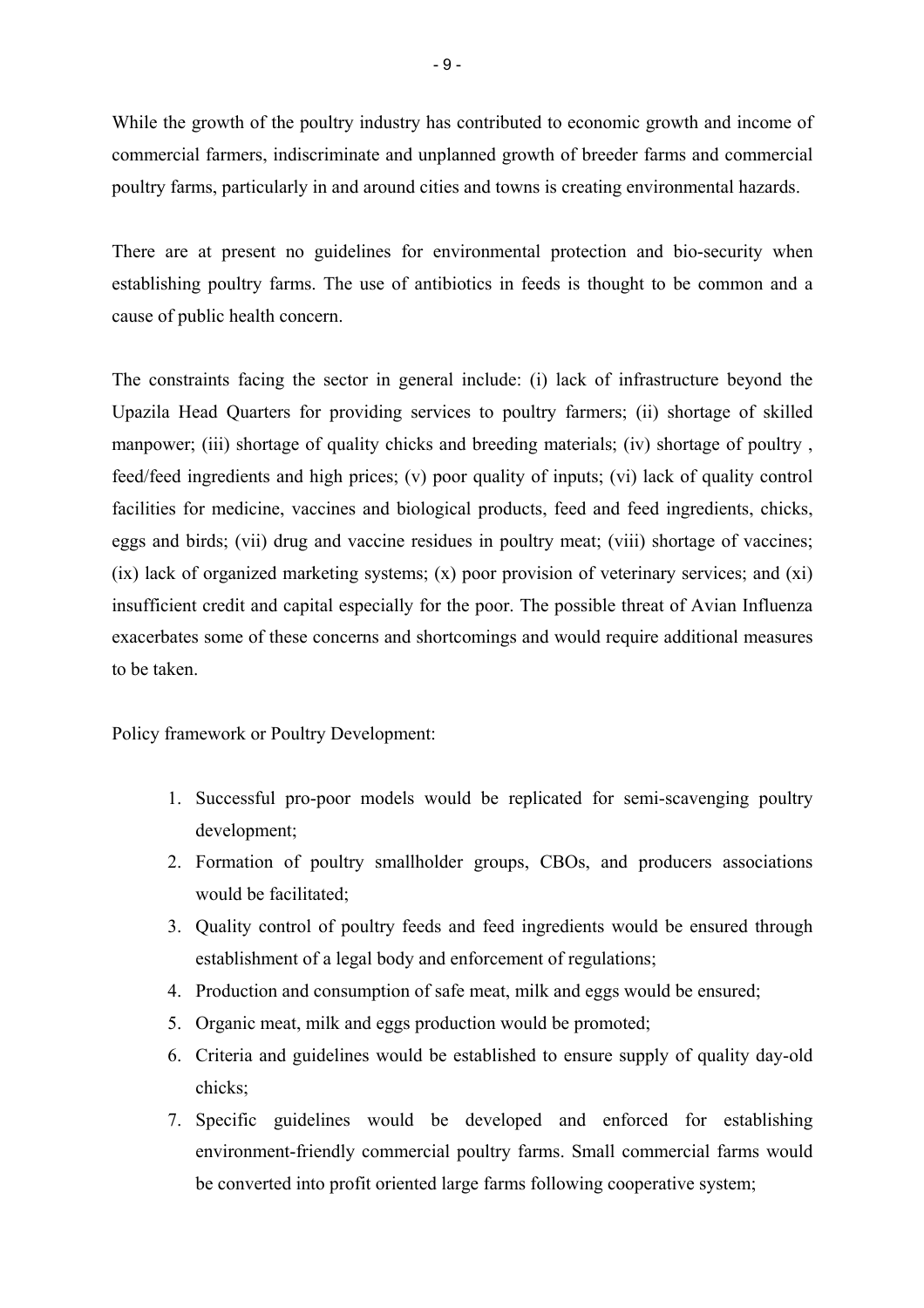- 8. Poultry farms of the DLS would be utilized as breeding and multiplication farms / centres for smallholder training, technology testing and demonstration etc;
- 9. Smallholder production and marketing of ducks and minor poultry species (e.g.Quail, Goose, Pigeon, Guinea fowl) in selected areas would be promoted;
- 10. Government has already declared BLRI as National Reference Laboratory for detection of Avian Influenza virus and other emerging diseases . It would be strengthened at International standard;
- 11. National Avian Flu Preparedness Plan would be implemented;
- 12. All Commercial Poultry farms will be registered with DLS;
- 13. Bio safety protocol developed by the MoFL should be followed by the concern stakeholders.

#### **4.3 Veterinary Services and Animal Health**

Inadequate veterinary services are one of the major obstacles for livestock development in Bangladesh. The ratio of Veterinary Surgeons to farm animals and birds was estimated at I: 1.7 million and only 15-20 percent of farm animals receive routine vaccination. Private sector investment in the animal health sector remains low and is expanding gradully.

The quality and quantity of vaccines produced and delivered by the DLS are inadequate. The use of subsidies in vaccine production in present form is a possible deterrent to private investors. There is no independent authority to check the quality of domestically produced or imported vaccines. Vaccination is done in a haphazard manner without any strategic plan for controlling the targeted diseases. There are no provisions for movement control and quarantine during disease outbreak or epidemics.

No registration is required for feed additives such as toxins binder, antibiotics, and vitaminmineral premixes, animal protein, many of which are potentially detrimental to human health. Most of the drugs traders and shop keepers have no formal training on drug handling, transportation, storing and dispensing, and readily sell drugs such as antibiotics, hormones, and sedatives across the counter without prescription.

Disease diagnostic facilities are limited. The DVH (District Veterinary Hospitals), Regional FDIL (Field Diseases Investigation Laboratories), and the CDIL (Central Disease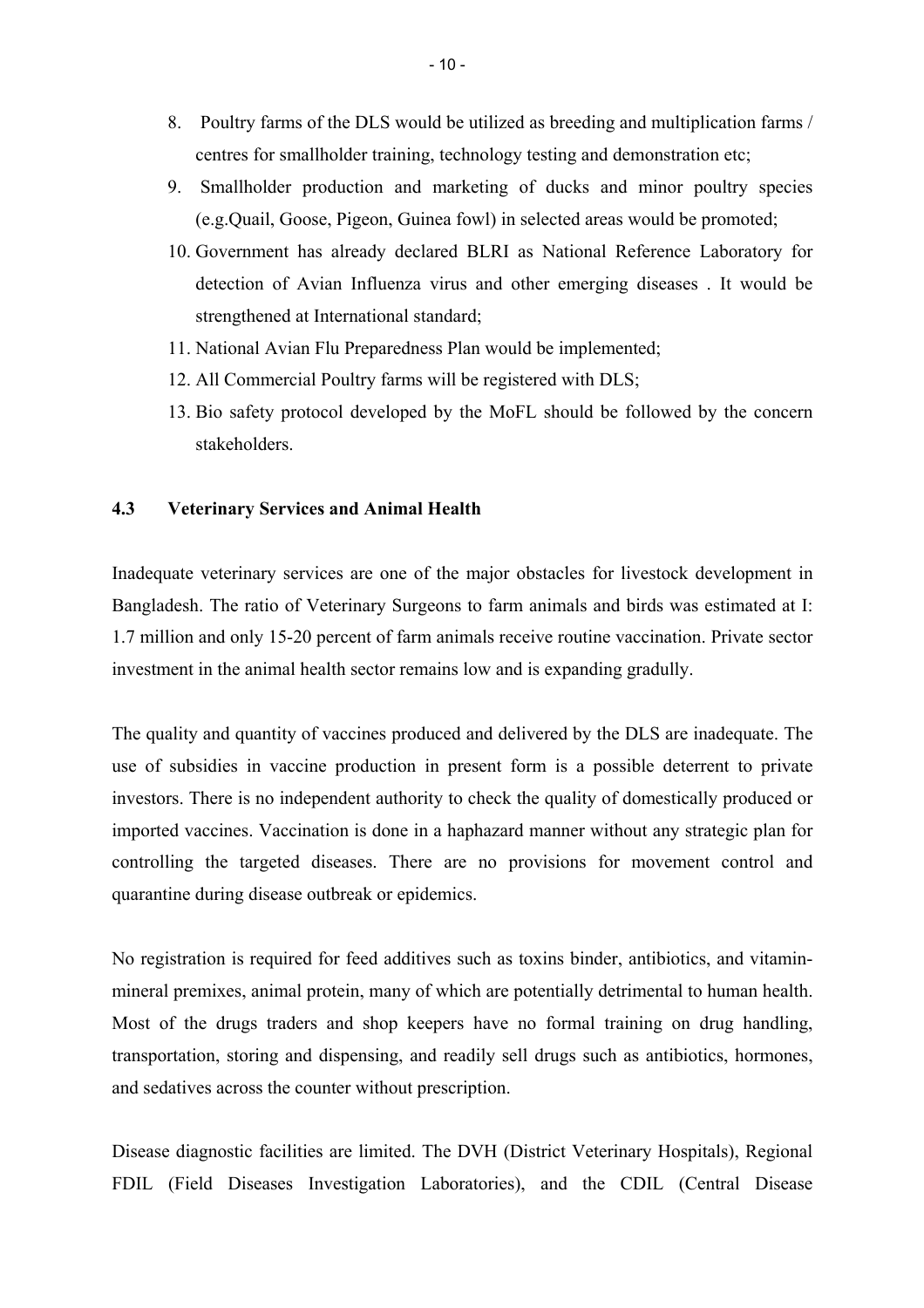Investigation Laboratory of DLS are responsible for providing diagnostic services. However, due to shortage of skilled manpower and non-availability of funds they cannot provide the intended services. There is no provision for residue analysis of drugs, heavy metals, hormones, pesticides and toxins in foods of animal origin. There are only few local veterinarians trained in clinical pathology to diagnose diseases properly.

The disease surveillance system is almost non-existent. 'The Veterinary Public Health Unit in the DLS has the mandate to perform diagnosis, surveillance and control of zoonotic diseases, ensure food safety of animal origin, and liaison with the Health Department. The Unit is however, suffering from serious shortages of human capital, funding and laboratory facilities. It has no legal framework to implement its mandate. Coordination between animal and human health bodies is virtually non-existent.

Veterinary research is similarly constrained due to shortages of staff and funds. Very limited fund is available for veterinary research. There are important areas of public goods services like veterinary epidemiology, veterinary public health, food safety and diagnostic techniques within which research needs to be expanded urgently.

The Animal Quarantine Act enacted (Act no-VI of 2005) by the Parliament, but quarantine stations, manpower and funds to enforce the Act are not in place yet. Laws and Regulations are essential for high quality service delivery and quality assurance of products for trade. Some laws and regulations are in place but overall regulatory framework and implementation remain very weak.

Policy framework for Veterinary Services and Animal Health:

- 1. Soft loans would be provided to accelerate the development of private veterinary services;
- 2. Community-based veterinary service would be developed through special projects;
- 3. Mobile veterinary services will be provided by DLS;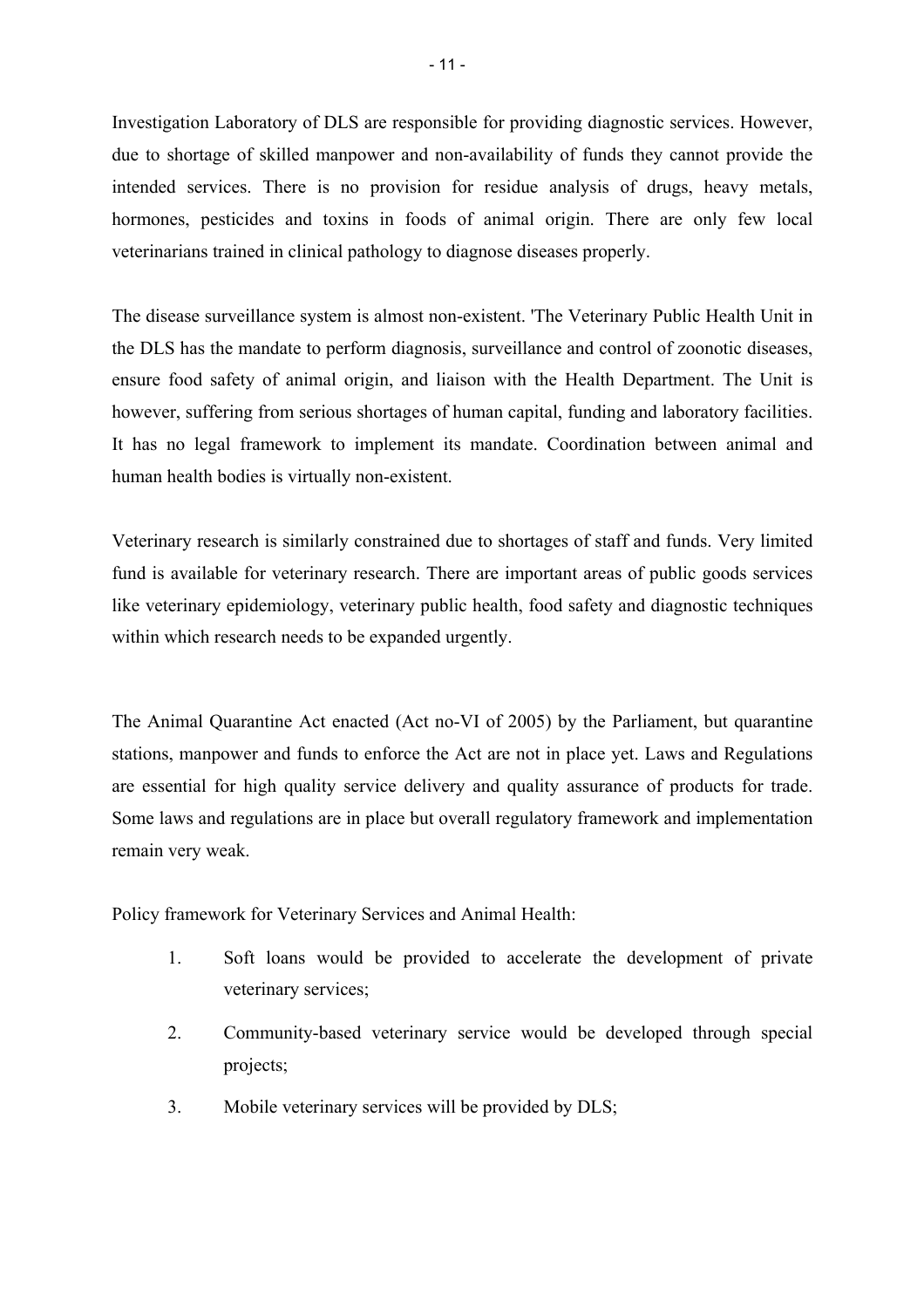- 4. An autonomous Quality Control Agency would be established to ensure quality of veterinary drugs, vaccines, feeds, feed ingredients and breeding tools and materials;
- 5. A licensing system for veterinary pharmacists and a quality monitoring system of veterinary services would be introduced;
- 6. Veterinary research would be strengthened in critical areas, particularly those related to provision of public goods and services;
- 7. Veterinary public health services would be strengthened and closer linkages with the Department of Health would be established;
- 8. Capacities of disease investigation network of DLS would be strengthened for disease surveillance, quarantine services and emergency planning to manage major disease outbreaks including Avian Influenza and other emerging diseases;
- 9. Specific strategy would be developed for controlling economically important trans-boundary animal diseases;
- 10. Veterinary Council would be strengthened to help ensure quality veterinary services;
- 11. "National Livestock Health Disaster Committee" would be formed including all trade organizations to combat crises related to animal and human health;
- 12. A separate "Veterinary Cell" would be established in Department of Drug Administration for facilitating decision making on veterinary drug registration and approval in Bangladesh. Animal Health Companies Association and related trade association would be included in the committee to represent the private sector.
- 13. Promote and encourage private sector to set-up compliant veterinary diagnostic center, clinics and hospitals to cater the needs of the farmers and other beneficiaries.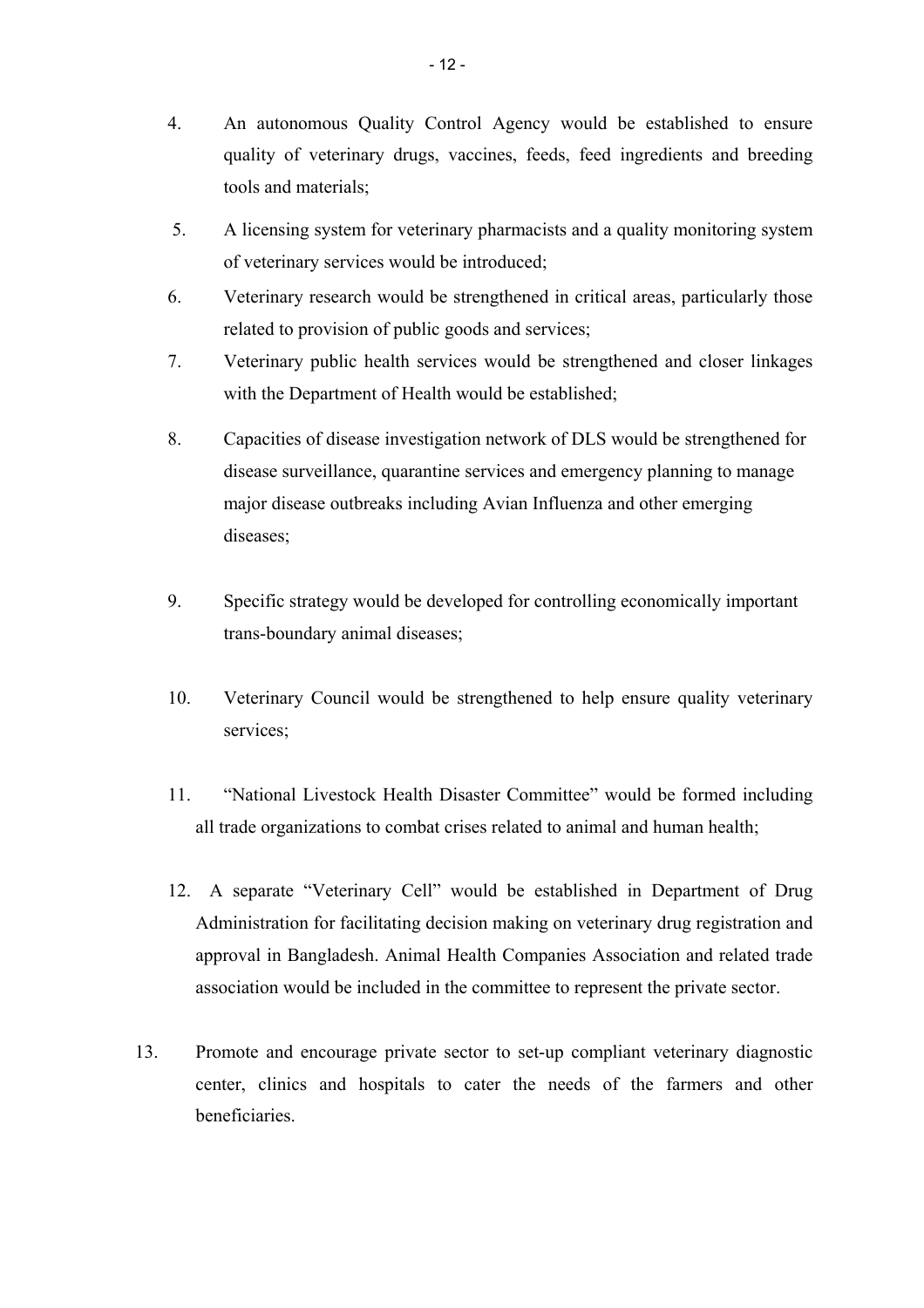#### **4.4 Feeds and Fodder Management**

The acute shortage of feeds and fodder is one of the single most important obstacles to livestock development in Bangladesh. The main constraints for feeds and feed management include: (i) shortage of feeds and fodder; (ii) scarcity of land for fodder production; (iii) seasonal fluctuations in supply of feeds and fodder; (iv) low quality feed; (v) high feed prices; and (vi) poor husbandry practices.

Feed resources for large livestock are primarily derived from crop residues and cereal byproducts as well as grasses, tree leaves and aquatic plants. Very little grain is available for animals. Feed concentrates contribute only a small portion of the feed. Feed resources for scavenging rural poultry comprise scattered grains from threshing floors, left over grains, pulses, broken rice, kitchen wastes, green grasses, insects, worms, left over boiled rice, etc. Because of increasing demand for human food land is intensively used for cereal production. Neither sufficient grazing land, nor spare land is available for growing fodder. This has resulted in shortages of quality forage for ruminant livestock, causing stunted growth, reproduction problems, reduced lactation, working inability, lower growth rates, and reduced productivity.

Most of the dairy and poultry farmers are facing the problem of adulterated and inferior quality of commercial feeds and feed ingredients. Feed labeling and control is inadequate. Most feed millers do not disclose the necessary information on the packaging with regards to feed composition, ingredients, date of manufacturing, date of expiry, storage guidelines, energy levels, and protein and vitamin contents. Feed millers are widely suspected of minimizing feed production costs either by use of inferior quality ingredients and/or inclusion of lower proportions of high value ingredients. Poor packaging materials contribute to reduced quality and shelf life.

Policy framework for Feeds and Animal Management:

1. Feed and fodder development strategy would be developed for community- based fodder cultivation along roads and highways, rivers and embankments, in Khas lands, and in combinations with crops;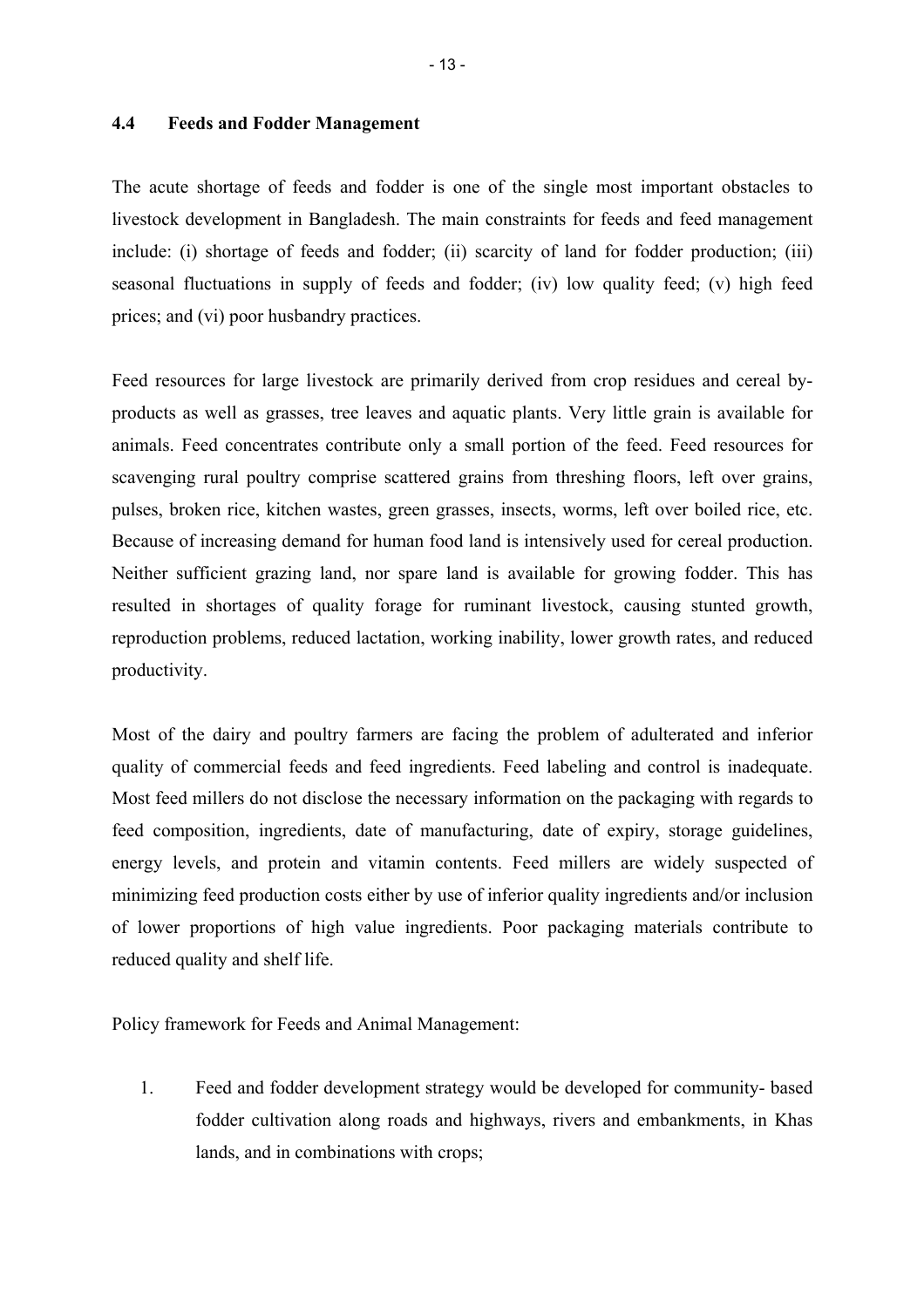- 2. Necessary support would be provided to the private sector for utilization and promotion of crop residues, agro-industrial by-products and unconventional feed resources as animal feed;
- 3. An Animal Feed Act would be approved and implemented to ensure feed quality; and
- 4. Resources would be provided for training of dairy farmers on improved animal management and husbandry practices.
- 5. Market driven industries should be developed on feed, feed additive, forage seed and forages;
- 6. Human resource should be developed for feed and fodder production.

# **4.5 Breeds Development**

Livestock development through the application of science-led methods of breeds and breeding in Bangladesh is still at a rudimentary stage. There is, however, enthusiasm for applying breeds and breeding interventions to enhance livestock performance. Lack of a national breeding policy, use of inappropriate breeds, weak infrastructure (human capacity, national service delivery, breeding farms), and limited technical knowledge has constrained the development of improved breeds.

Available high yielding seed materials (in cattle and chicken industry) are mostly exotic and imported. However, not all of these imported exotic species adapt well under Bangladesh climatic conditions.

There are a number of promising well-adapted native livestock breeds in the country (e.g. Red Chittagong cattle, Black Bengal goat, Bengal sheep, Naked Neck chicken etc), which could be developed into high yielding breeds through cross breeding in a systematic manner. Importation of inappropriate genetic material coupled with indiscriminate crossbreeding and a clear neglect of indigenous breeds has created a situation, where a number of native breeds of livestock are under threat of extinction.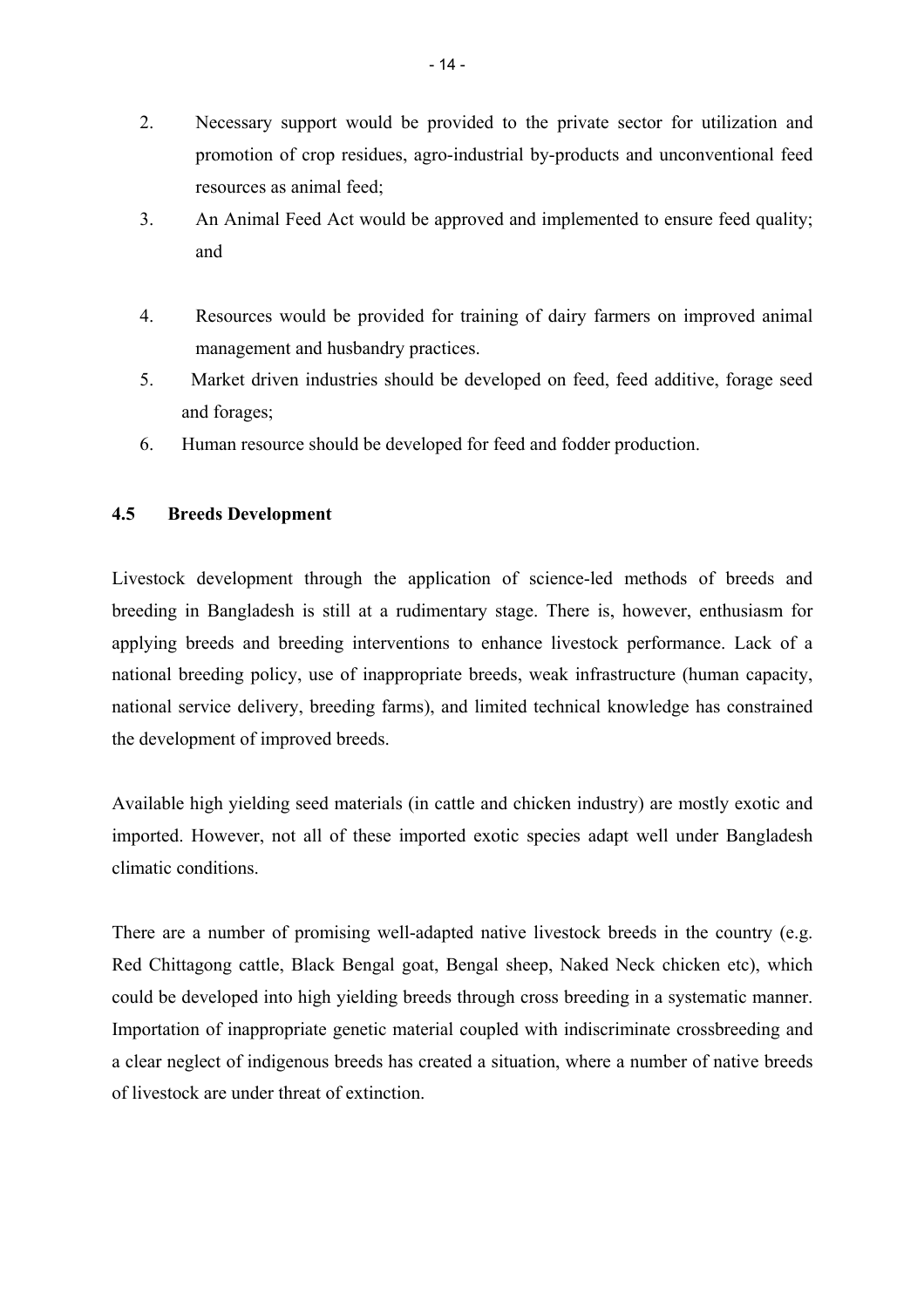Unplanned and sporadic attempts that were made for breed improvement of various species failed, because the initiatives were not based on thorough breed/ genotype testing results and not based on well-thought out and sound breeding goals, breeding criteria, animal recording systems, animal evaluation procedures, and animal selection and mating plans. Breeds and breeding program inherently requires heavy initial investments and regular and timely flow of resources. Sustained funding support for breeding work has not been forthcoming. As a result, the limited expertise available in this field remains underutilized.

There is no regulatory body or National Breeding Act to regulate breed imports, prices of breeding materials, merits and quality of breeds, breeding materials and breeding services. Within the existing cattle breeding services (including artificial insemination), farmers have little or no idea of the merit and quality of the semen being provided for insemination. The same is true for other species such as goats and buffaloes, and applies also to imported germplasm (live animals, semen, embryos, etc).

Policy framework for Breeds Development:

- 1. Conservation and utilization program of potential indigenous breeds for subsistence farming would be developed;
- 2. A comprehensive human resource development program in animal breeding would be developed;
- 3. Frozen semen production unit would be established/extended for wide scale artificial insemination of Cattle, Buffalo and Goats to face the challenges of service shortage of proven buck throughout the country;
- 4. 'Breeders Association' would be established for monitoring and coordination of livestock breeding activities in the country.

# **Breeds and Breeding :**

### **Policy Recommendations**

Rapid improvement in animal productivity for food security and livelihood leading to poverty reduction is needed in Bangladesh. The need for planning to intensify livestock productivity is a crying need of the time. In order to maximize overall profitability, the herd/ flock must have appropriate combination of genetically high potential breeds along with good health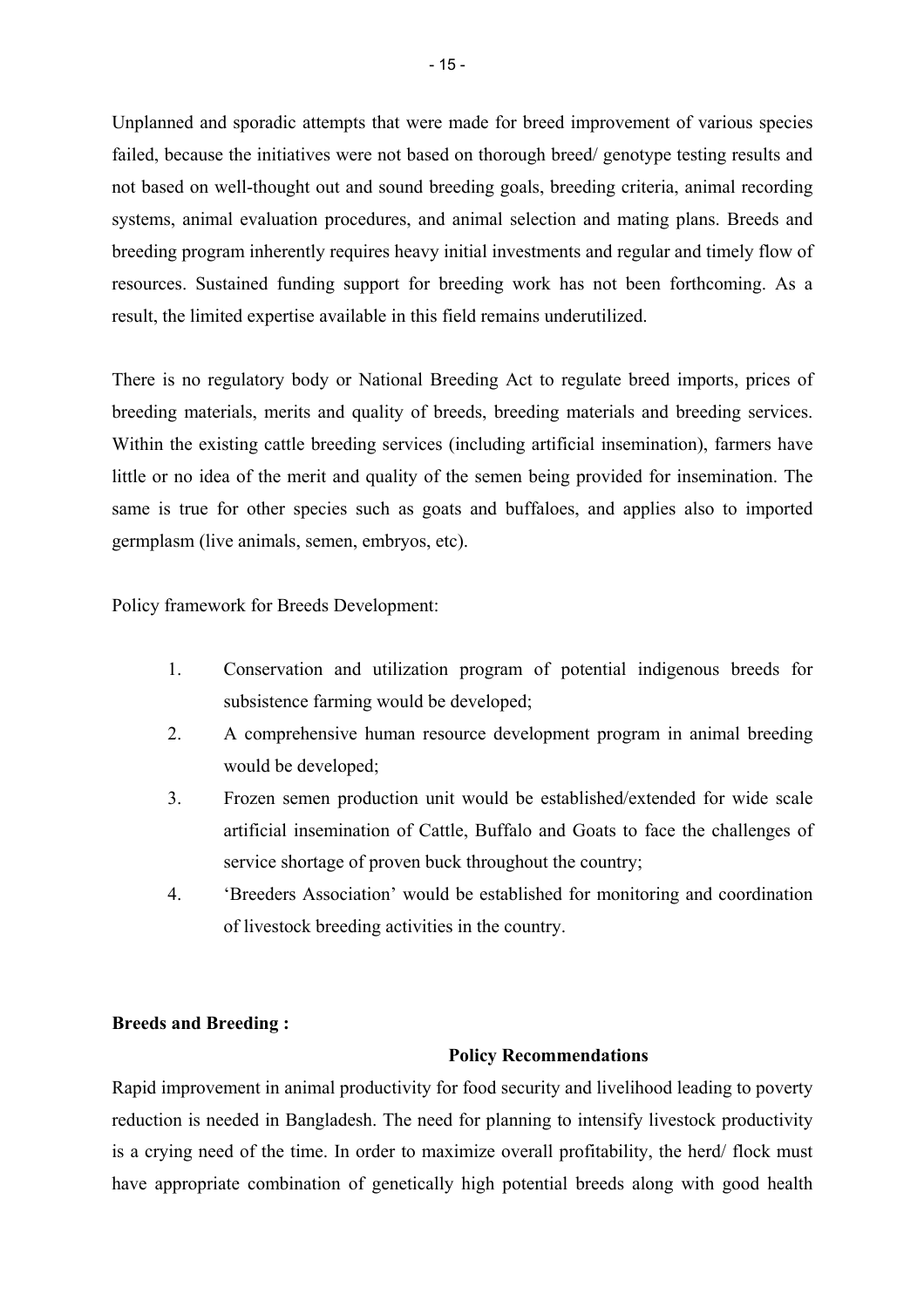care, feeding and management system. Appropriate breeding program is an important part of livestock development strategy. Breeding strategy usually aims at maximizing production per animal / bird. Conventional animal breeding techniques are based on quantitative genetics, essentially a statistical science and this approach has been very successful in temperate part of the globe. However, pre-requisites for breeds and breeding program are (a) accurate recording, (b) large herds / flocks or cooperation between small herds / flocks, (c) efficient artificial insemination and breeding organizations, and (d) a well-trained extension service. Very few developing countries including Bangladesh can afford to have such an infrastructure for animal breeding program. But one can always proceed in gradual fashion with priority needs.

It is essential to understand that implementation of a breeding program is a joint function of all pre-requisites mentioned above. The scientific rationale of designing a livestock breeding program encompasses:

- i) Identification of production and marketing system
- ii) Defining economic merit i.e. breeding objective
- iii) Evaluation of available breeding stocks & crosses for economic merit (to choose the best stocks)
- iv) Choice of appropriate breeding tools (pure breeding and crossbreeding)
- v) Application of breeding tools:
	- a) Development of animal recording system (pedigree & performance)
	- b) Estimation of genetic parameters for at least target traits
	- c) Development of genetic evaluation system (breeding value estimation)
	- d) Application of rigorous selection on the basis of higher estimated breeding values (EBV)
	- e) Designing mating plan (semen distribution strategy)
	- f) Sound AI program (quality of semen and actual AI)
	- g) Continuation of steps **a to f** generation after generation
- vi) Development of testing and selection systems for further improvement
- vii) Dissemination of improved stock to the industry or whole country
- viii) System for production of superior breeding males including better samples arising in the industrial layers of the livestock population.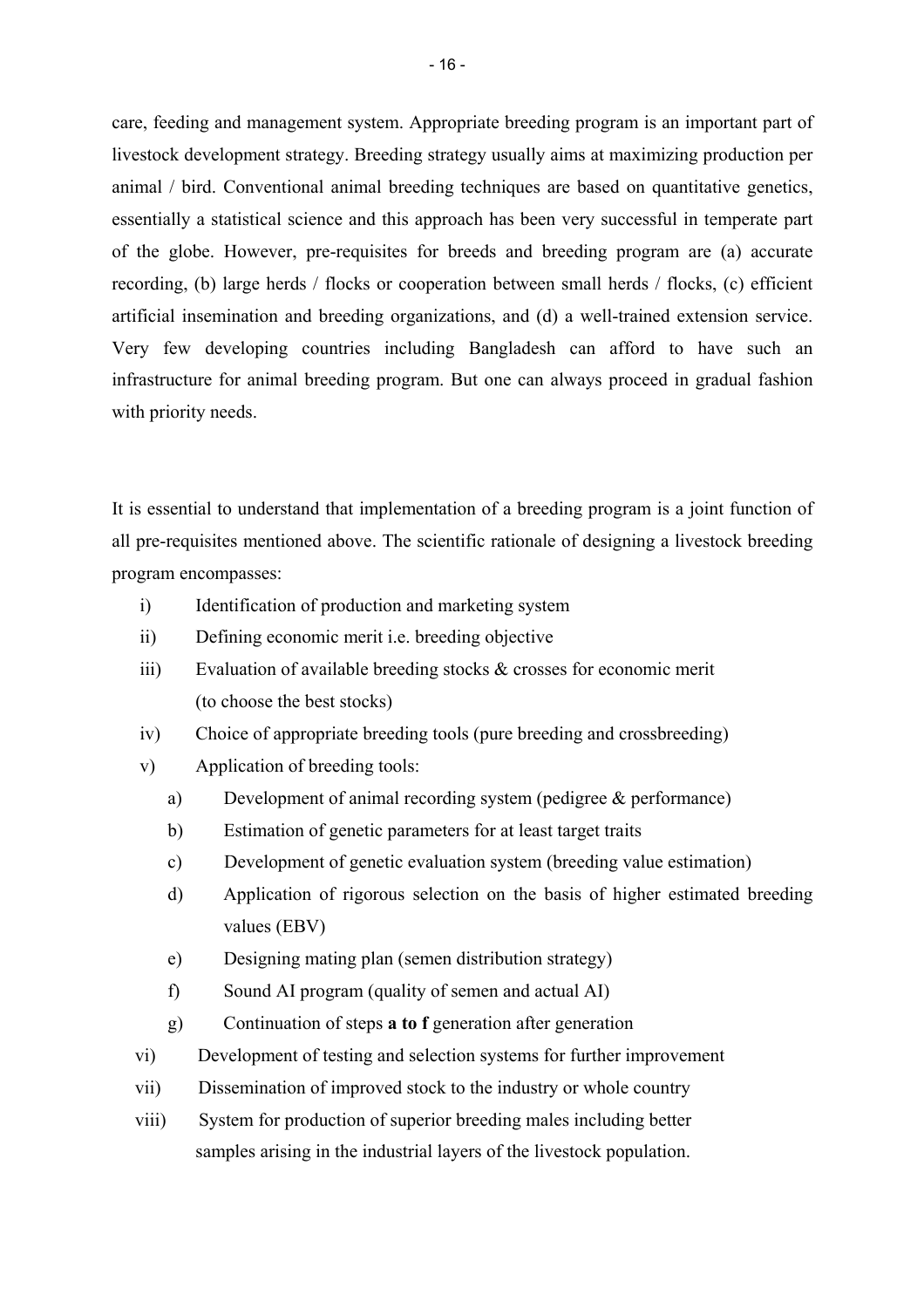The main aim of livestock development programme in Bangladesh should be to assist farmers to produce and sustain livestock of high economic potential. As mentioned before only a small proportion of cattle and poultry industry are under commercial operation, the rest of the livestock breeds / types are predominantly indigenous and are under traditional subsistence mixed farming systems.The future efforts should, therefore, be focused on the *in situ* development and conservation of potential breeds / types. Taking account the human population growth rate, socio-economic trend of the country and land available for agricultural operation of the country in future, the following cattle,buffalo,goat,sheep and duck & poultry breeding program is being recommended.

#### General consideration

To achieve the immediate and long-term goal, the implementation strategy should be partitioned into 3 action plans only for cattle and buffalo Viz.,

- $\triangleright$  Short-term activities (up to 5 years) for immediate effect on the existing production system
- $\triangleright$  Medium-term activities (6-10 years) for evaluating and intensifying the programme undertaken during the short-term period
- $\triangleright$  Long-term activities (11 years and beyond) for final evaluation and continuing the intensification process for sustainable development of the livestock industry

The total population (cattle and buffalo) should be categorized into 3 groups depending upon the management system:

- $\triangleright$  High level of input in which animals are confined full time in stall fed condition
- $\triangleright$  Medium level of input in which animals are confined partially in stall and are allowed for partial supplementary feed.
- $\triangleright$  Low level of input in which animals are maintained traditionally on crop residues and grazing with minimum supplement.

The following tools and techniques should be implemented:

- $\triangleright$  The breeding policy will be based on proper animal identification system
- ¾ Animal recording systems approved by ICAR (International Committee of Animal Recording) should be implemented and the semen of proven bulls/ pedigree bulls should be used.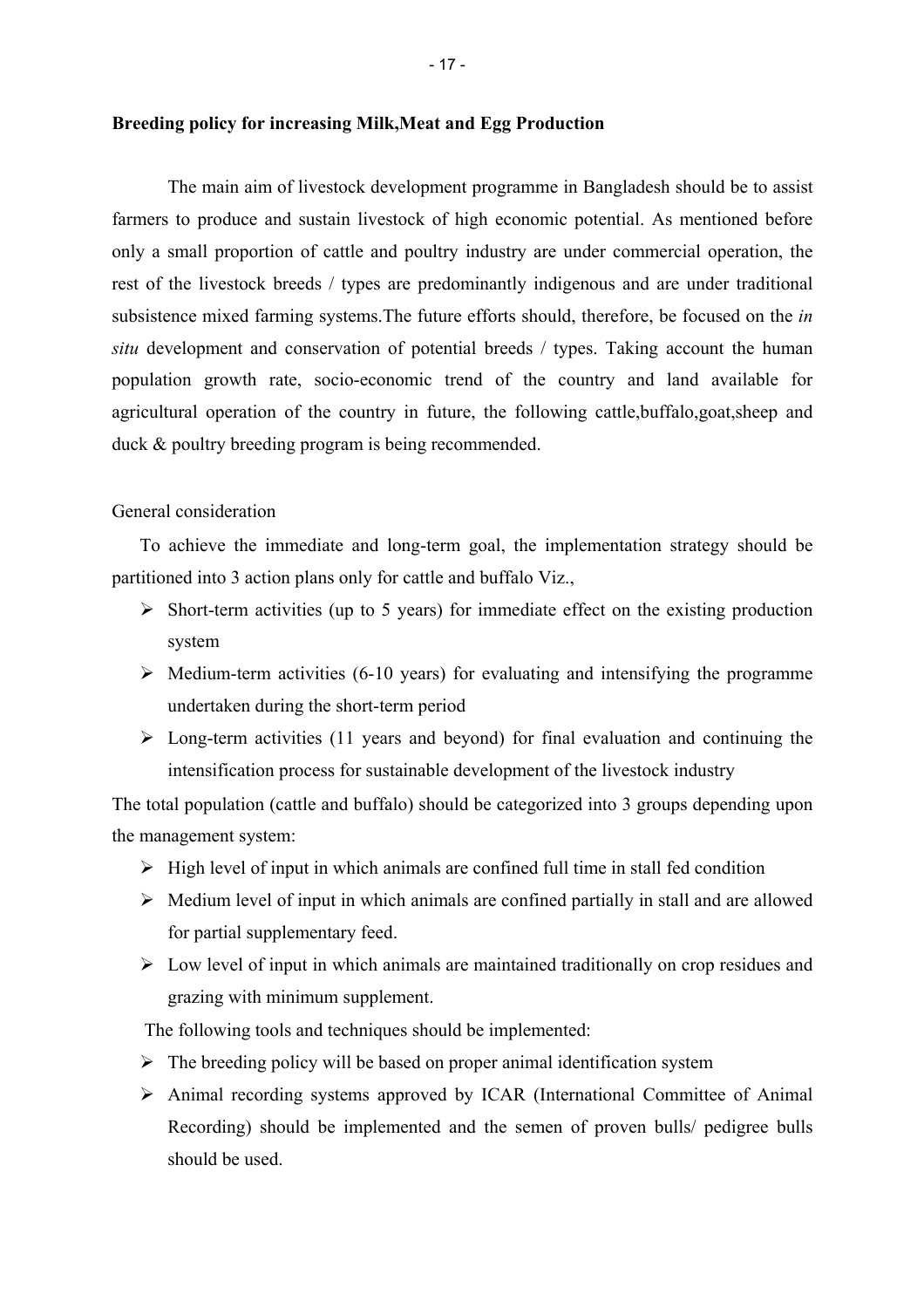- $\triangleright$  Attempts should be taken to produce bulls that are tested for growth, semen and are free from vertically transmissible infectious and hereditary diseases, and have quality and quantity semen, and finally have desired milk yield capacity.
- $\triangleright$  All stakeholders( GO, NGOs and private entrepreneurs) should follow this policy

## **1. Cattle**

### **A. Short term policy (Up to 5 years**)

**1A(i)** For cows reared under intensive system i.e. high level of inputs supply and zero grazing **Target/Goal:** 

To produce dairy cattle that will yield more than 6000 kg milk per lactation (305 days lactation period) at the end of 5 years.

### **Policy:**

 $\triangleright$  Inseminate the top most cross bred Holstein-Friesian cows (daily yield 10 kg or more) reared under intensive management system with imported semen of progeny tested bulls of Holstein- Friesian cattle having milk yield capacity of 9,500 – 10,000 kg in 305 days lactation period. 1 million doses of such semen should be imported by DLS and inseminated maintaining proper records. Private sector should be encouraged to import such semen.

## **Action to be taken**

- $\triangleright$  The farmers should be selected from 10% top farmers depending on the production performance of the registered farms of DLS, who wish to maintain animal identification and recording system, be trained on modern techniques and intensive management of dairy farming including recycling of farm wastages and environmentally friendly farming.
- $\triangleright$  The herd size of the farm should be 5 breedable cows or more.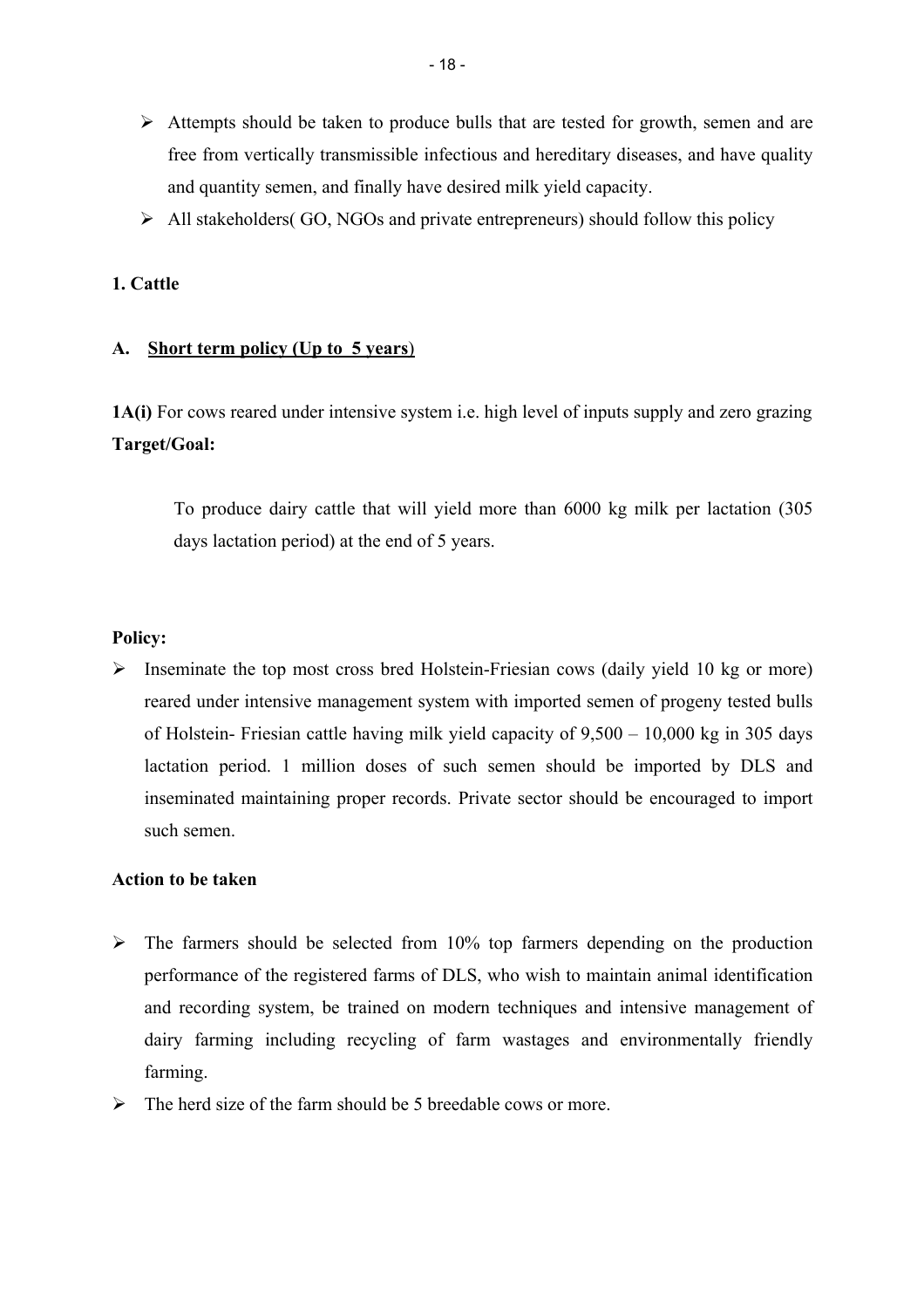**1A(ii)** For cows reared under semi intensive system i.e. medium level of inputs supply and minimum grazing

#### **Target/Goal:**

To produce dairy cattle that will yield more than 3000 kg milk per lactation (305 days lactation period) at the end of 5 years.

### **Policy:**

- ¾ Inseminate cross bred Holstein- Friesian cows (yielding 6-10 kg milk a day) reared under semi intensive management system with semen of progeny tested 50 % Holstein-Friesian bulls (50% Holstein-Friesian X 50% Local) having milk yield capacity of about 4,500 kg in 305 days lactation period.
- $\triangleright$  The sahiwal or sahiwal cross bred cows should be inseminated with semen of Sahiwal bulls having at least 2,500 kg or more milk production potential per lactation.

### **Action to be taken**

¾ The farmers should be selected from the registered farms of DLS, BMPCUL, CLDDP and NGOs who maintain animal identification and recording system, wish to be trained on modern techniques and management of dairy farming and interested to practice recycling of farm wastages.

#### *1A (iii) For cows reared under low input production system*

### **Target/Goal:**

To produce native dairy cattle that will yield more than 1000 kg milk per lactation (305 days lactation period) at the end of 5 years.

#### **Policy:**

 $\triangleright$  Inseminate native cows reared under low input production system with semen of progeny tested/ pedigree bulls of Sahiwal, Pabna cattle, RCC, Munshigong, other improved deshi cattle.

#### **Action to be taken**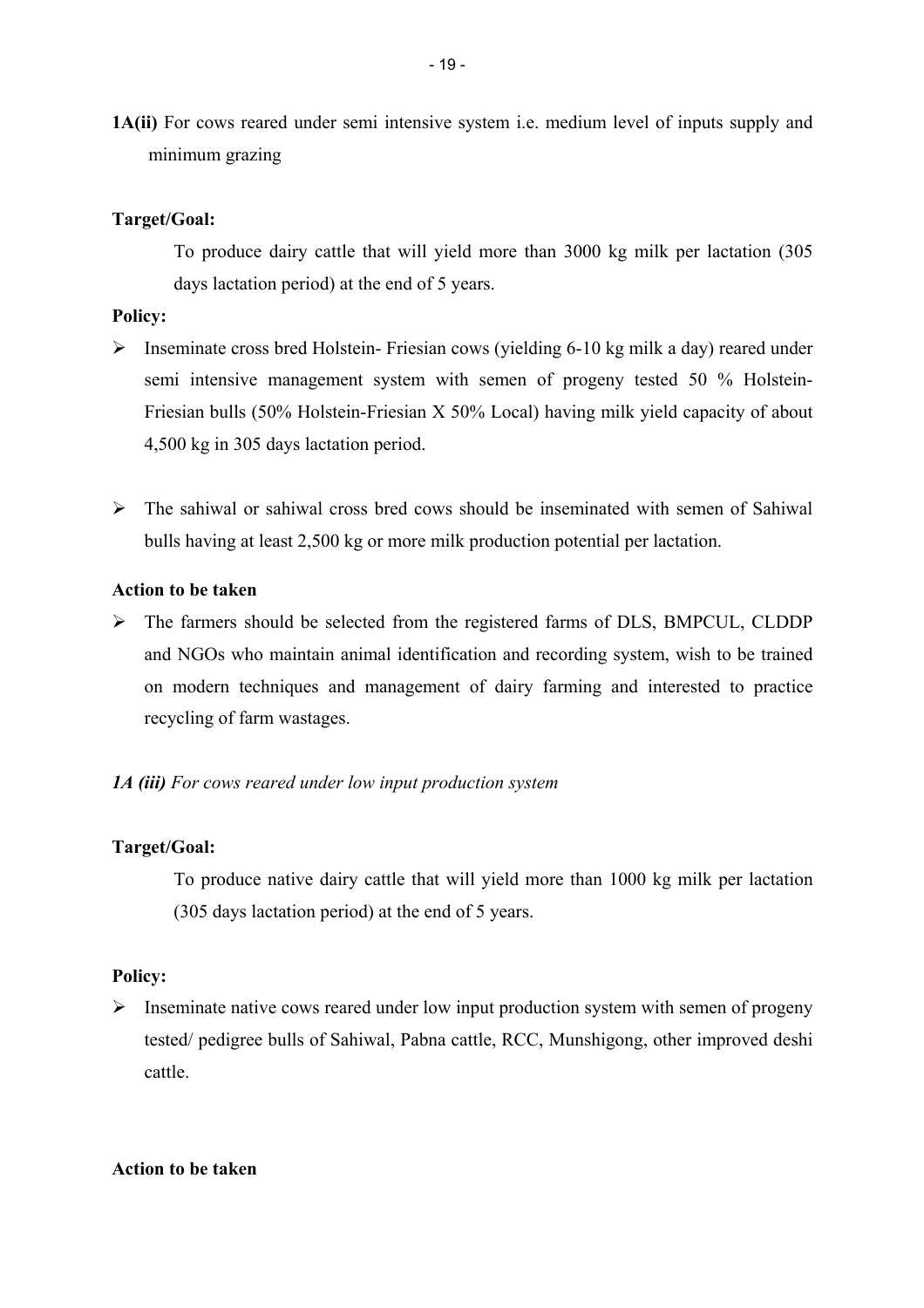- ¾ The farmers should be selected from the registered farms of DLS, BMPCUL, CLDDP and NGOs who maintain animal identification and recording system, wish to be trained on modern techniques and management of dairy farming and interested to practice recycling of farm wastages.
- **1A (iv)** Special breed test program for Jersey imported by BMPCUL (Milk Vita)
- ¾ The performance of Jersey should be tested by BLRI and BAU at Baghabari and in another operational area OF BMPCUL. If found suitable, this breed should be introduced under semi-intensive system.
- *1A (v) Special conservation and improvement program for RCC, Pabna cattle and local variety*
- ¾ The existing conservation and improvement program on RCC run by BAU, BLRI and DLS should be continued.
- ¾ Another conservation and improvement program on Pabna cattle should be undertaken immediately by BLRI, DLS, BMPCUL and BAU.
- $\triangleright$  All local variety should be preserved.

# **B. Medium term policy (6 -10 years**)

**1B(i)** For cows reared under high level of inputs supply and zero grazing

# **Target/Goal:**

To produce dairy cattle that will yield more than 4500 kg milk per lactation (305 days lactation period) at the end of 10 years.

# **Policy:**

¾ Inseminate the top most cross bred Holstein-Friesian cows reared under intensive management system with imported semen of progeny tested bull of Holstein-Friesian cattle having milk yield capacity of 9,500 – 10,000 kg in 305 days lactation period.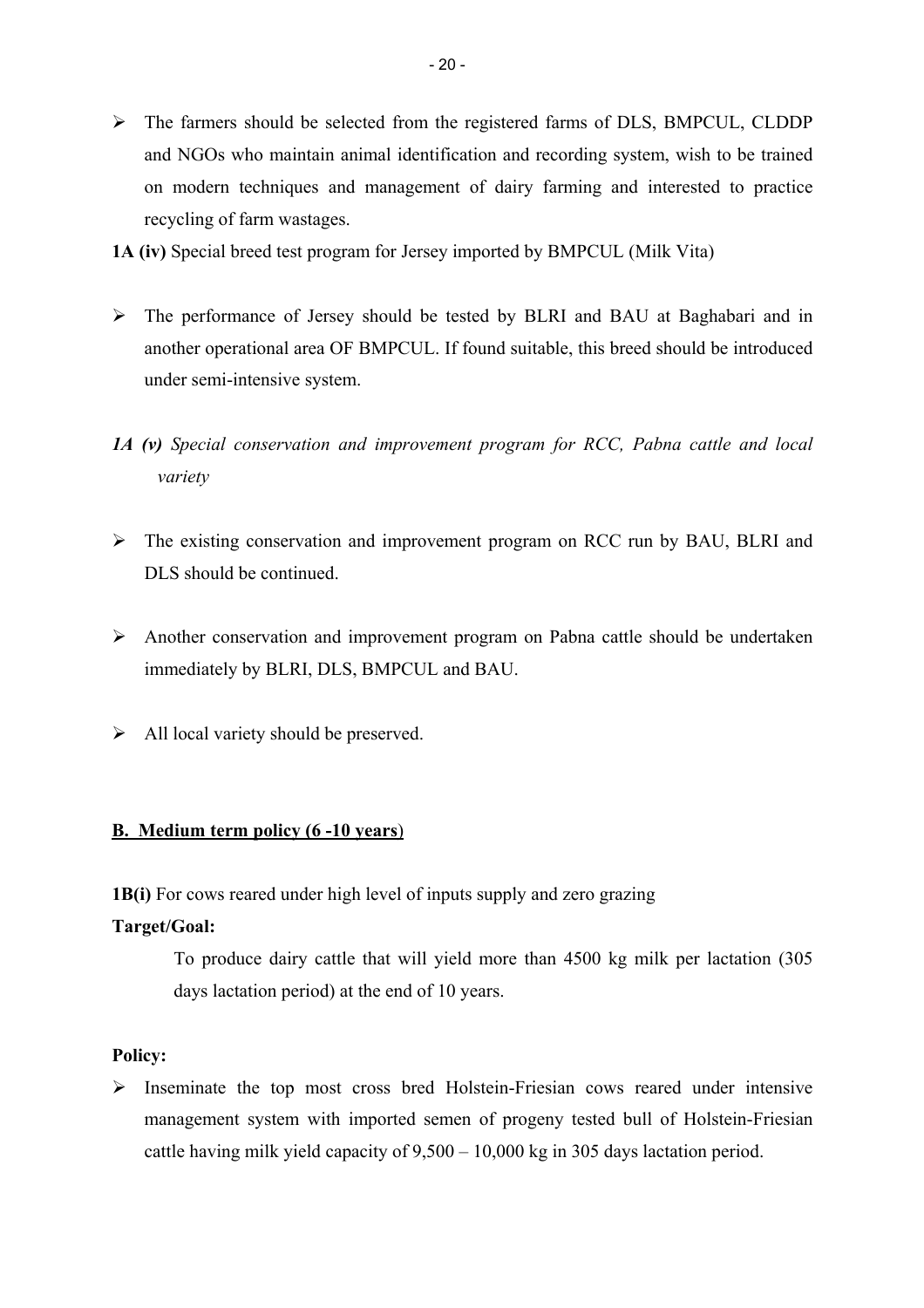$\triangleright$  The herd size of the farm should be 10 breedable cows or more.

### *1B(ii) For cows reared under medium inputs production system*

# **Target/Goal:**

To produce dairy cattle that will yield more than 15 kg milk daily in 305 days lactation period (4,500 kg per lactation) at the end of 10 years.

### **Policy:**

- ¾ Inseminate cross bred Holstein- Friesian cows (yielding 6-10 kg milk a day) reared under semi intensive management system with semen of progeny tested 50 % Holstein-Friesian bulls (50% Holstein-Friesian X 50% Local) having milk yield capacity of 6,000 kg in 305 days lactation period.
- $\triangleright$  The sahiwal or sahiwal cross bred cows should be inseminated with semen of Sahiwal bulls having at least 2,500 kg or more milk production potential per lactation.

*1B(iii) For cows reared under low inputs production system* 

# **Target/Goal:**

To produce native dairy cattle that will yield more than 1500 kg milk per lactation (305 days lactation period) at the end of 10 years.

### **Policy:**

 $\triangleright$  Inseminate the native cows reared under semi intensive management system with semen of progeny tested Pabna cattle, RCC and improved deshi bull etc.

# *1B (iv) Special breeding program for Jersey imported by BMPCUL ( Milk Vita)*

 $\triangleright$  A decision will be taken from the field trail (to be carried out by BLRI and BAU) whether jersey breed will be used for breeding purpose in Bangladesh as  $4<sup>th</sup>$  breeding line.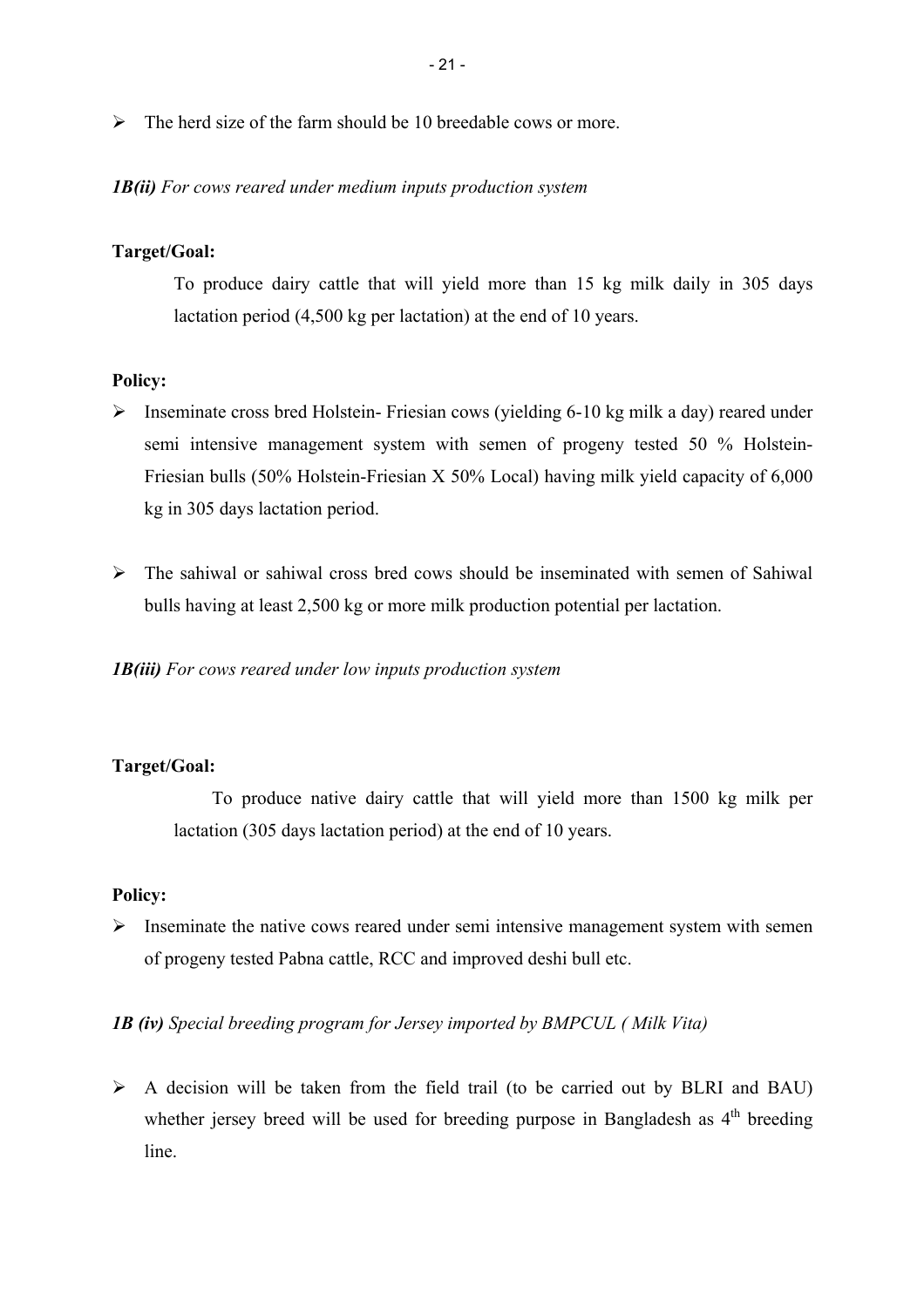- *1B(v) Special conservation and improvement program for RCC, Pabna cattle and local variety*
- ¾ The conservation and improvement program on RCC run by BAU, BLRI and DLS should be continued.
- ¾ Another conservation and improvement program on Pabna cattle should be continued.
- $\triangleright$  All local variety should be preserved.

# **C. Long term policy (10 years and beyond**)

A national seminar involving all concerned institutes will be organized to review the results of implementation of short and medium term breeding policy. Decision will be taken accordingly.

# *2. Buffalo For more Milk*

- *2(i) For buffaloes reared under intensive system i.e. high level of inputs supply and zero grazing*
- $\triangleright$  Continuous up gradation of dairy buffaloes in the plain land with imported semen of Murrah, Nili-Ravi or Mediterranean Breed having milk yield production potentiality of 3,000 kg per lactation.

*2(ii) For buffaloes reared under semi- intensive system i.e. medium level of inputs system* 

¾ Use and fixed 50% gene *of* Murrah or Nili-Ravi 50% genes of native buffaloes. Practice of *inter se mating.* 

# *2(iii) For buffaloes reared under low input production system*

¾ Fix and use 50% gene *of Murrah* or Nili-Ravi Breed and 50% genes of native buffaloes. Practice *inter se mating.*

*2(iv) For swamp buffaloes of greater Sylhet and Chittagong districts*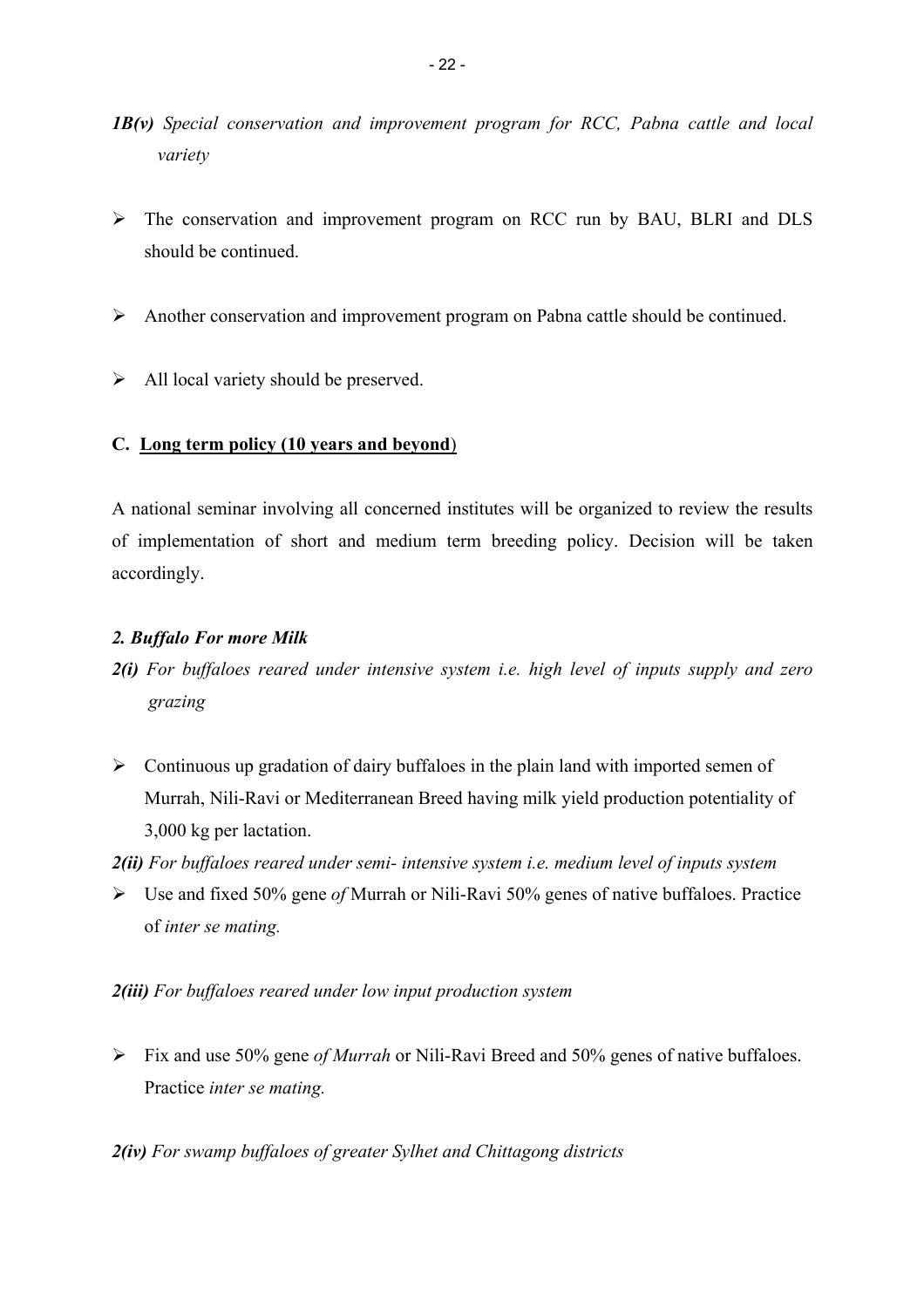# *3. Cattle for more meat-*

- (i) Use dual purpose crossbred males (Friesian x Deshi) in the high input production system
- (ii) Use up-graded Brahman x Deshi (50 % 50 %) germplasm under research trial
- (iii) Procure small doses of high merit Brahman semen from beef rich countries
- (iv) Use only improved Deshi males (Red Chittagong, Pabna and typical indigenous) in the subsistence low input production system

# **Suggested Breeding Policy for other species of Livestocks :**

# *1. Goat for more meat -*

- (i) Use high merit purebred Black Bengal buck or semen all over the country
- (ii) Ensure steady production of consistently superior pure Black Bengal buck or semen by government or other stakeholders

# *2. Sheep for more meat -*

- (i) Use and fix up crossbred(Lohi/Romney Marsh x Deshi (50% X 50%) in the sheep pocket areas of the country
	- (ii) Ensure steady production of consistently superior Lohi/Romney

Marsh xDeshi ram or semen by government or other stakeholders

# *3. Chicken for more egg*

- (i) Use of specialized germ lines for high input production system
	- (ii) Initiate programme for in–country strain development using exotic and Deshi chicken genetic resources (e.g.improved Deshi)

# *4. Chicken for more meat*

- (i) Use of specialized germ lines for high input production system
- (ii) Initiate programme for in–country strain development using exotic and Deshi chicken genetic resources (e.g. Naked Neck, Aseel, improved Deshi)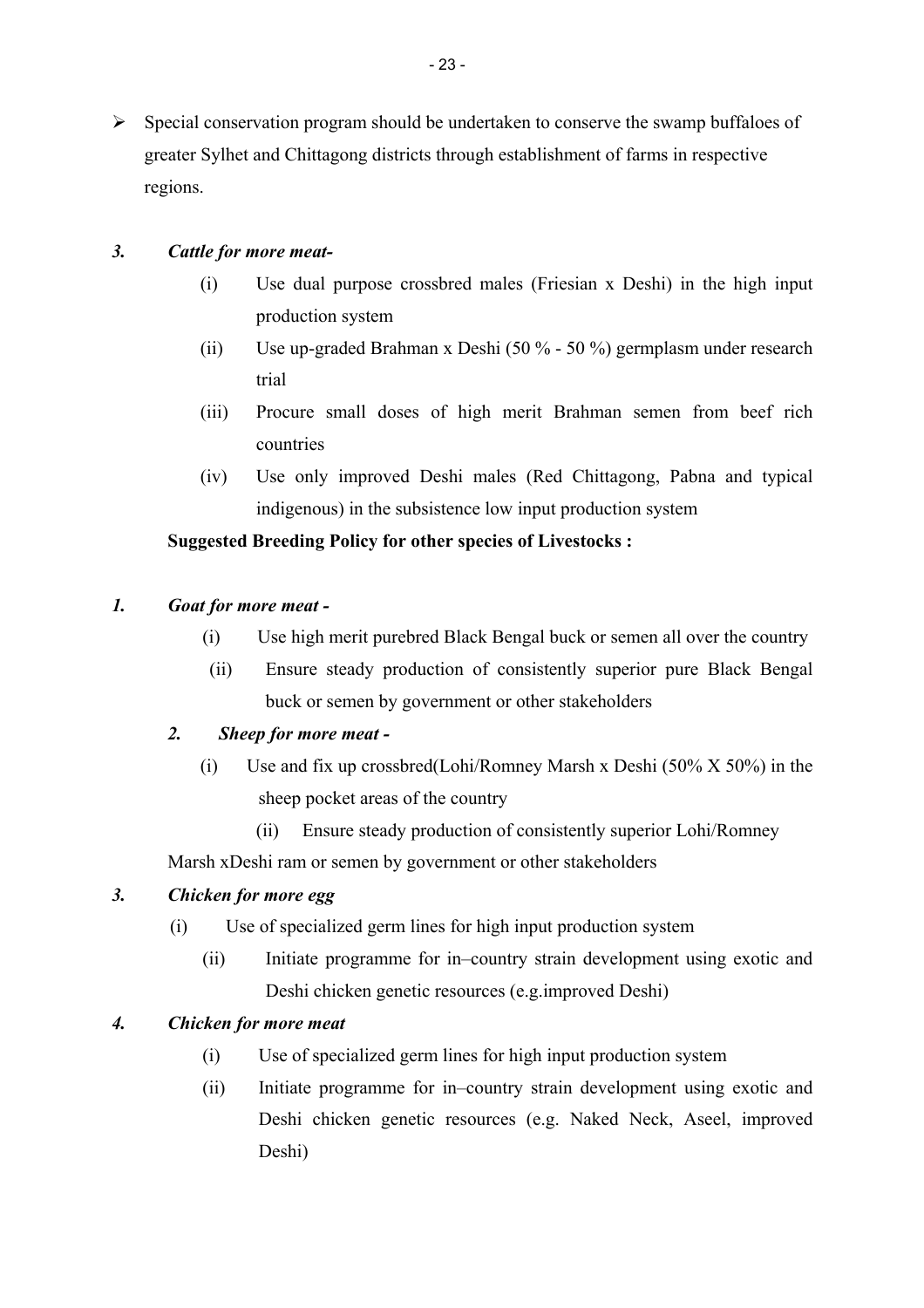# *5. Duck for more egg-*

- (i) Use of specialized germ lines for high input production system
- (ii) Initiate programme for in–country strain development using exotic and Deshi duck genetic resources (e.g. Khaki Campbell and Deshi)

### *6. Duck for more meat-*

- (i) Use of specialized germ lines for high input production system
- (ii) Initiate programme for in–country strain development using exotic and Deshi duck genetic resources (e.g. Khaki Campbell and Deshi)

### **D. Plan of action in supporting breeding policy**

### **Tools and techniques**

The following steps should be adopted and implemented in order to achieve desired results:

- 1. The mechanism for implementation of aforesaid breeding policy be developed and monitored by an independent National Breeding Task Force to be formed by MOFL.
- 2. A technical regulatory committee be formed to certify the breeding establishment, stud animals, release of breeding materials for use in public and private sectors.
- 3. To implement this policy necessary funds and development projects should be provided by the government with most priority basis.
- 4. The existing dairy herd in Central Cattle Breeding & Dairy Farm, Savar, Dhaka and herds in other Govt. dairy farms should be reformed to match with this policy.
- 5. A suitable animal identification system should be developed and applied for all farmers.
- 6. ICAR approved animal recording system should be implemented in all registered herds.
- 7. All the bulls under breeding programme should be screened for transmissible infectious (FMD, Brucellosis, Trichochomonasis, Tuberculosis, BVD, MD) and hereditary (Translocation, Bovine leukemia ) diseases.
- 8. Mass castration program should be in operation to inactivate the unused weaned male calves.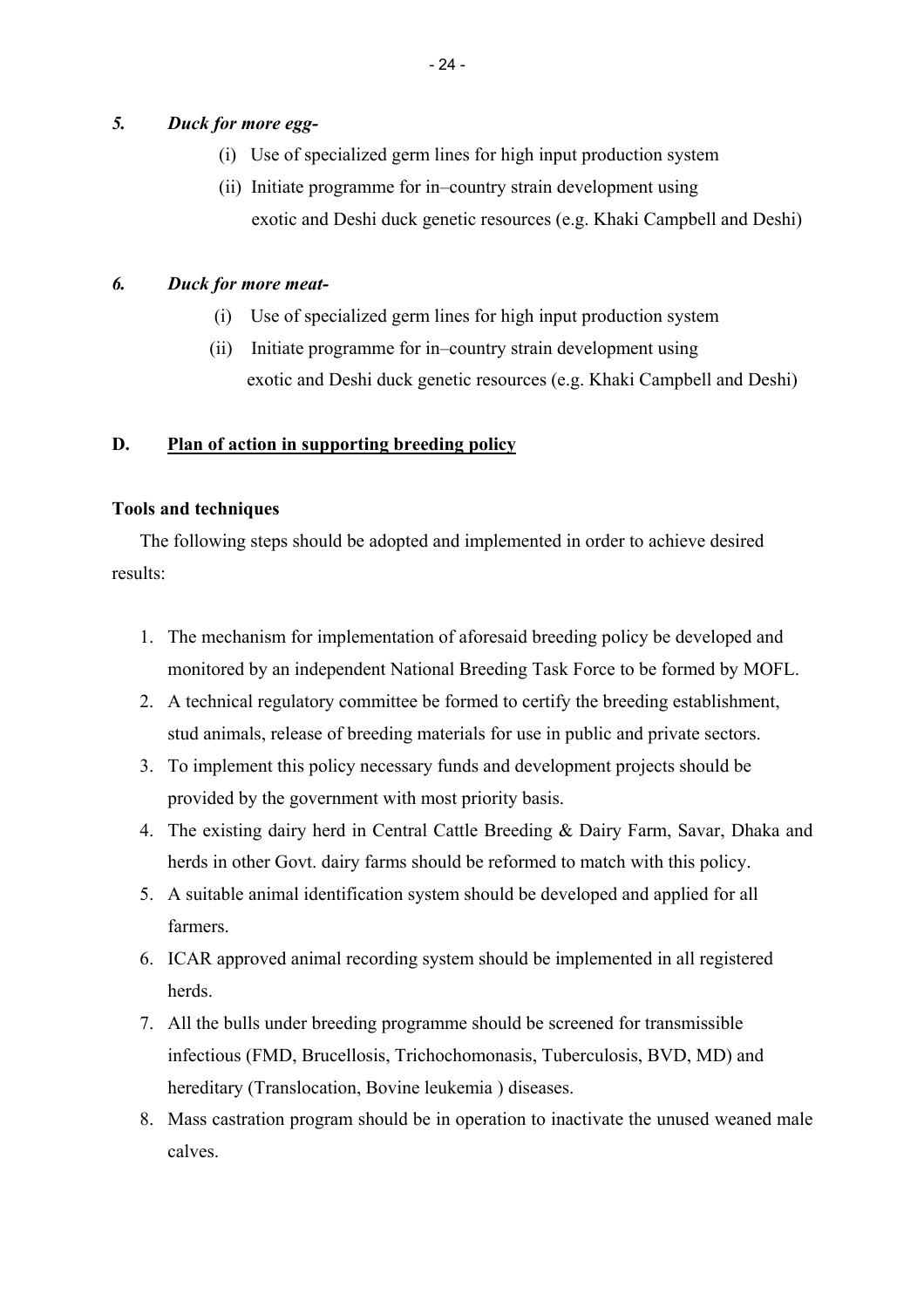- 9. Advanced animal biotechnologies in the field of livestock breeding and reproduction particularly in the focal areas of embryo transfer, genetic engineering, production and use of sexed semen should be encouraged and implemented both at public and private sectors.
- 10 national gene bank for the conservation of genetic materials of local breeds / types of livestock species may be established. The national herd replacement system be introduced.
- 11.A defined roadmap of central and local semen distribution ensuring quantity and quality should be streamlined to match with the Policy.
- 12.The culled cows and bulls must be slaughtered to avoid negative effect on production.
- 13.Modern herd health and fertility management system should be implemented.
- 14.Modern feeding system should be introduced.
- 15.A special human resource development programme be developed for creating a pool of graduate with in-country M.S. and Ph.D. programmes in different areas of animal genetics, animal breeding, and animal reproduction to provide technical support to the breeding programs.
- 16. Export of cattle feeds should be banned.

### **E. Special Program for characterization of all livestock species**

- a. There should be a data base center under BLRI in cooperation of DLS and BAU to document the characteristics of all livestock species.
- b. Concern scientists from DLS,BLRI and BAU should come together to form a scientific team for such compilation.

### **4.6 Hides and Skins**

Leather including crust as well as finished leather and leather goods is an important export earner contributing about 6 to 7 percent of total export earnings. A large proportion of leather materials are however downgraded and rejected due to poor quality. Leather defects are reported to be responsible for a more than 50 percent cut in the value of leather. Cattle and goats are the major skin and hide producing species followed by buffalo and sheep.

Most slaughtering takes place with inadequate facilities for electricity, water, and sewerage. There are an estimated 192 improvised slaughter houses at district level, 1215 at Upazila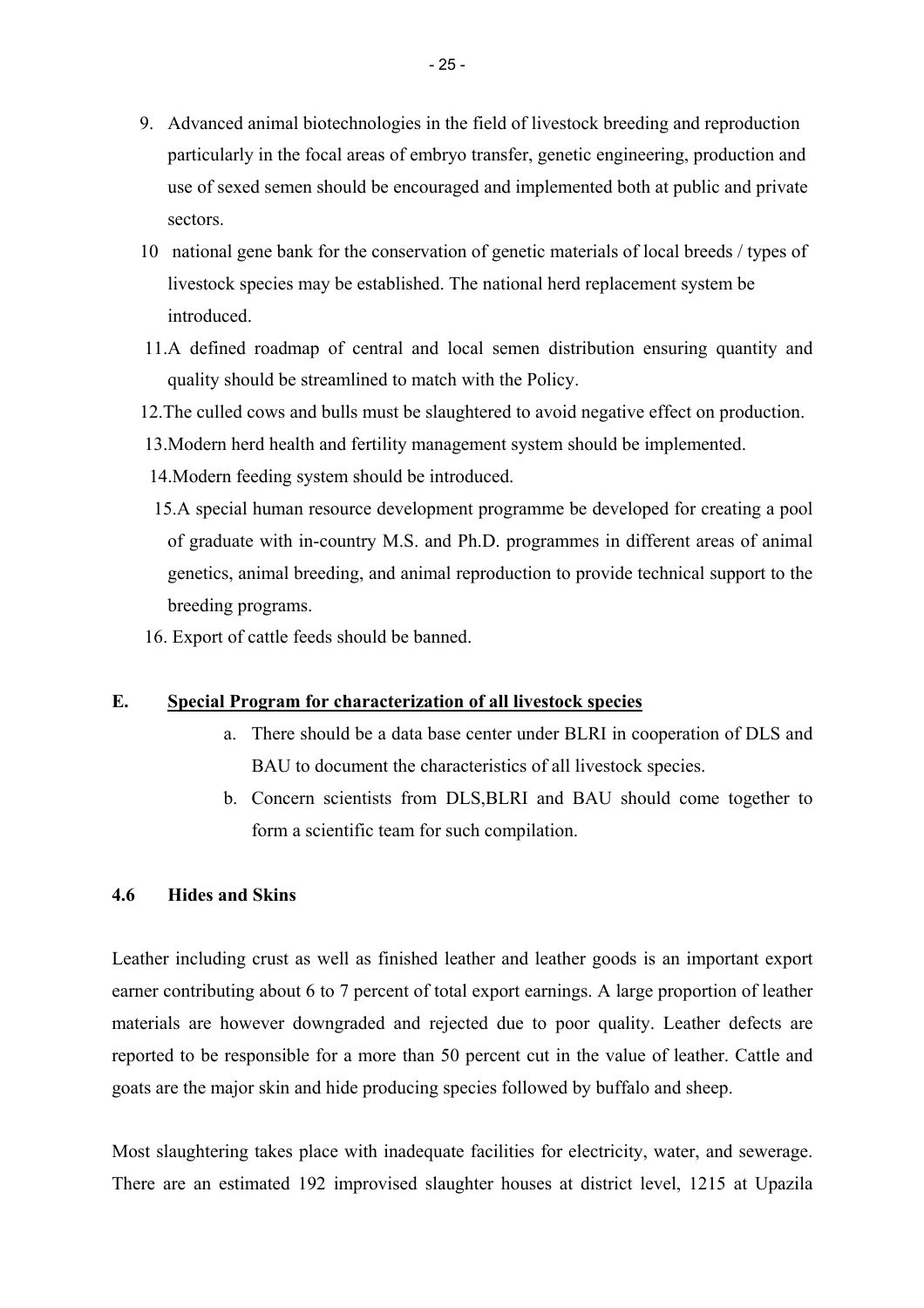level and more than 3,000 slaughtering points in hats and bazaars as well as by road sides of cities and towns. Hides are in most cases removed by unskilled persons using inappropriate tools, giving rise to irregular shapes and flay cuts. Defects in goat and sheep skins have been significantly reduced in recent years with the introduction of hang and pull systems of flaying. Besides hides and skins, the slaughtering of animals generates potentially valuable by- products including blood, bones, hoofs, rumen and visceral contents, hairs, etc. Only a part of certain by-products, generated mainly in organized slaughter houses, are collected and processed by cottage level factories. Most of these by-products are discarded and thrown away, resulting in large economic losses and environmental pollution. Tannery operations are further impacting negatively on the environment.

Financing is a major problem, particularly the primary market intermediaries like *farias* and *beparis* suffer due to lack of adequate working capital and inadequate access to finance. The shortage of capital reduces the purchasing capacity of intermediaries and consequently, a large quantity of hides and skins are pilfered in the neighbouring country, especially during Eid-ul-Azha. Ful1hennore, prices drop during Eid-ul-Azha, when large quantities of hides and skins are produced. The low prices in turn provide little incentive for proper flaying, handling and preservation.

Policy framework for Hides and Skins:

- 1. Butchers and merchants (Farias, Beparis and Aratdars) would be trained on basic knowledge of flaying, curing and storing for improved management and quality of hides and skins;
- 2. An autonomous agency would be established for quality control and certification of hides and skins;
- 3. Environmental legislation on slaughter and tannery operations would be framed and enforced;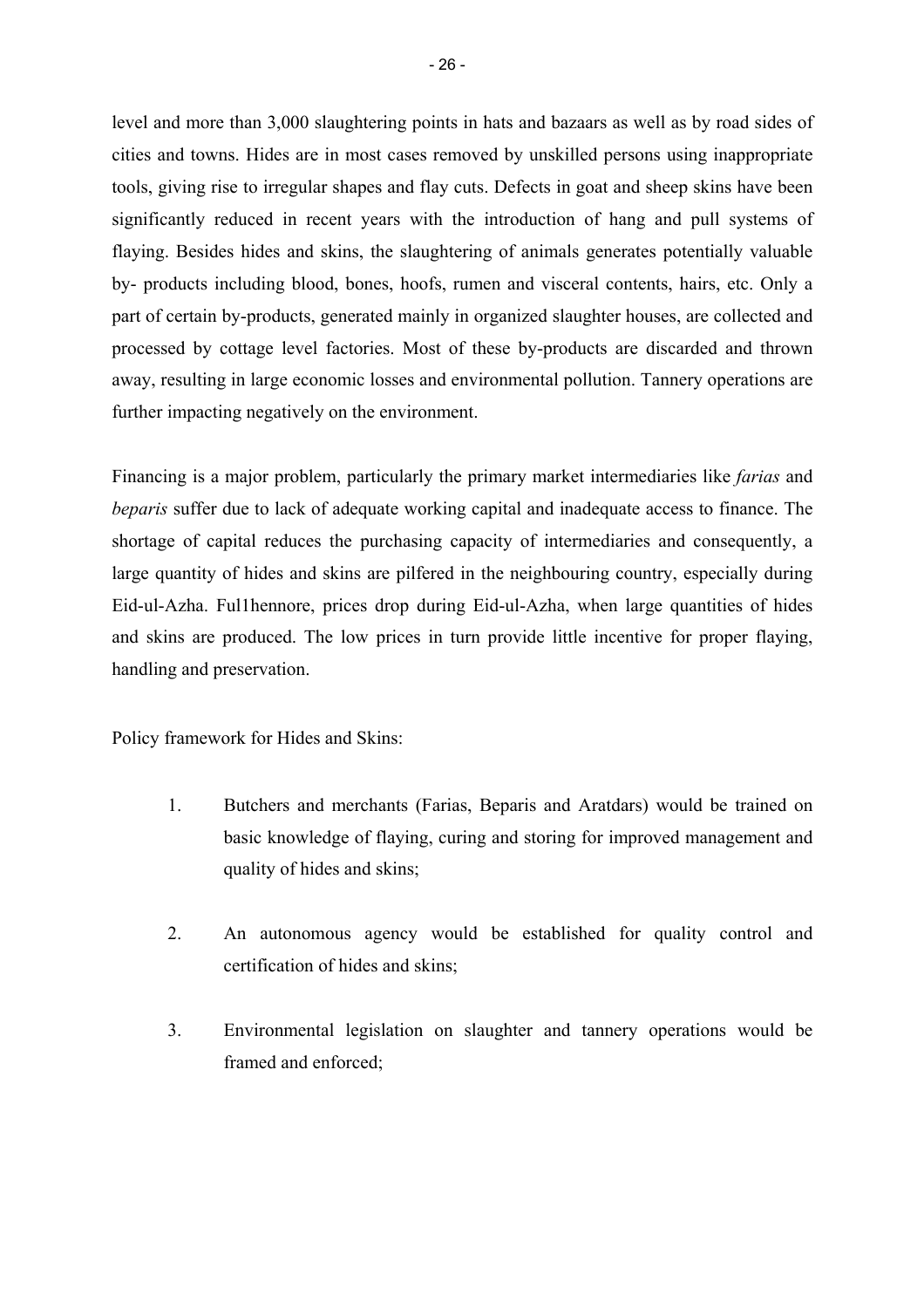4. Private sector would be encouraged to establish small to medium scale industries to utilize slaughter and tannery by-products for producing high quality feed supplement for animal feeds; and

5. Access to micro-finance and banking facilities would be improved for intermediaries.

#### **4.7 Marketing of Livestock Products**

**Milk**: There is no systematic marketing network and market information system for milk and milk products to support smallholder dairy farmers in the rural areas. Farmers sell milk either in the local market or to goal as (traditional milk collectors) who continue to render useful services to the rural community, and sometimes work as supplying agents to private firms.

Commercial marketing of milk started in the late 1970s by Milk Vita. Milk Vita has established milk-processing plants in various places and collects milk from its cooperatives members. BRAC, Pran and CLDDP (Community Livestock and Dairy Development Project) have also recently installed milk processing, and a small number of other private farms are dealing with pasteurized milk. These enterprises however, only cover a part of the country.

Most small-scale dairy farmers in rural areas sell their milk in local markets at around a third to half of the price at which milk is sold in the cities. Low prices and price fluctuations are found to be important constraints to increased production and higher income of milk producers. Milk production costs are largely determined by feed prices (wheat and rice bran), which are increasing, in some cases rapidly.

**Meat:** There is a high demand for meat in the local markets. In the past, the beef price was relatively low due the ready supply of cattle from neighbouring country. The supply has recently been restricted and as a result meat prices have increased sharply. Constraints to long-term development of the beef industry include lack of improved breeds, low meat quality, and limited access to credit and insurance amongst smallholders.

**Eggs:** The egg marketing system can be characterized as oligopolistic, under control of the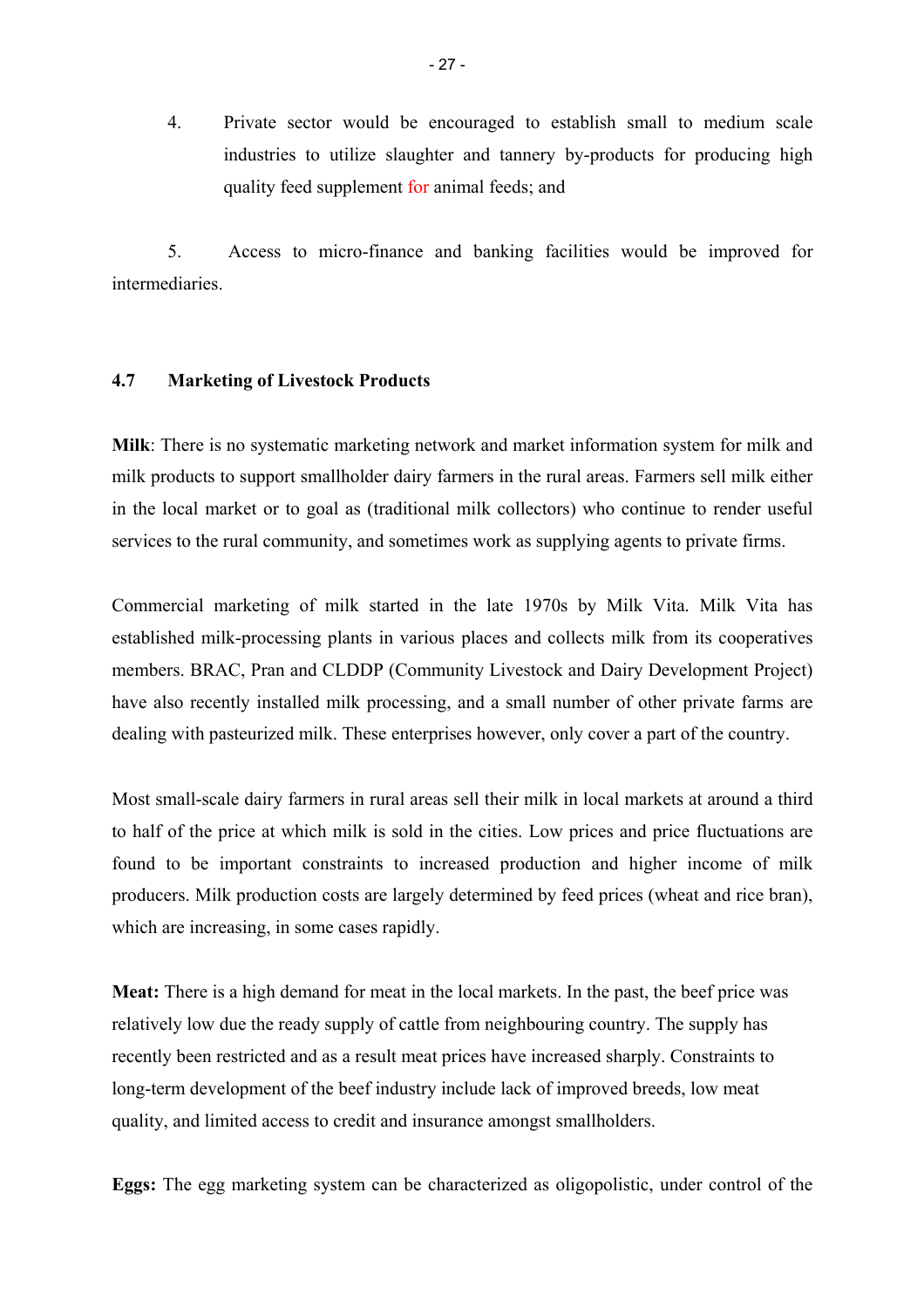*Aratdars* who extend credit to the poultry farmers who in turn are obliged to sell through the *Aratdars* for loan repayment. The price of eggs in large city markets is usually not known to the rural poultry farmers The time and distance from collection to marketing is often long with traditional means of transportation. Spoilage and broken eggs are common

Policy framework for Marketing of Livestock Products:

- 1. Farmers groups and cooperatives formation would be encouraged and supported for collective marketing of livestock products by community based organizations and associations;
- 2. Organized marketing system should be established.
	- c. Access to micro-finance and insurance schemes would be introduced / improved with emphasis on smallholder and women entrepreneurs;
	- d. Farmer's information network for price data and processing of trade related information would be established with private sector support;
	- e. An Internet-based communication system would be established alongside regular broadcasting of trade related information and monitoring and forecasting of prices of livestock products;
	- f. Management Information Systems (MIS) would be established in the DLS on livestock product marketing;
	- g. Government if required will intervene the market to ensure minimum price of egg and meat for farmers;
	- h. Private sector would be encouraged to be involved in milk, meat and egg processing and other value added product manufacturing industries.

# **4.8 International Trade Management**

In order to derive the full benefits of globalization and trade liberalization, Bangladesh must further develop its export products to satisfy product standard requirements of importing countries and obtain up-to-date information from different markets.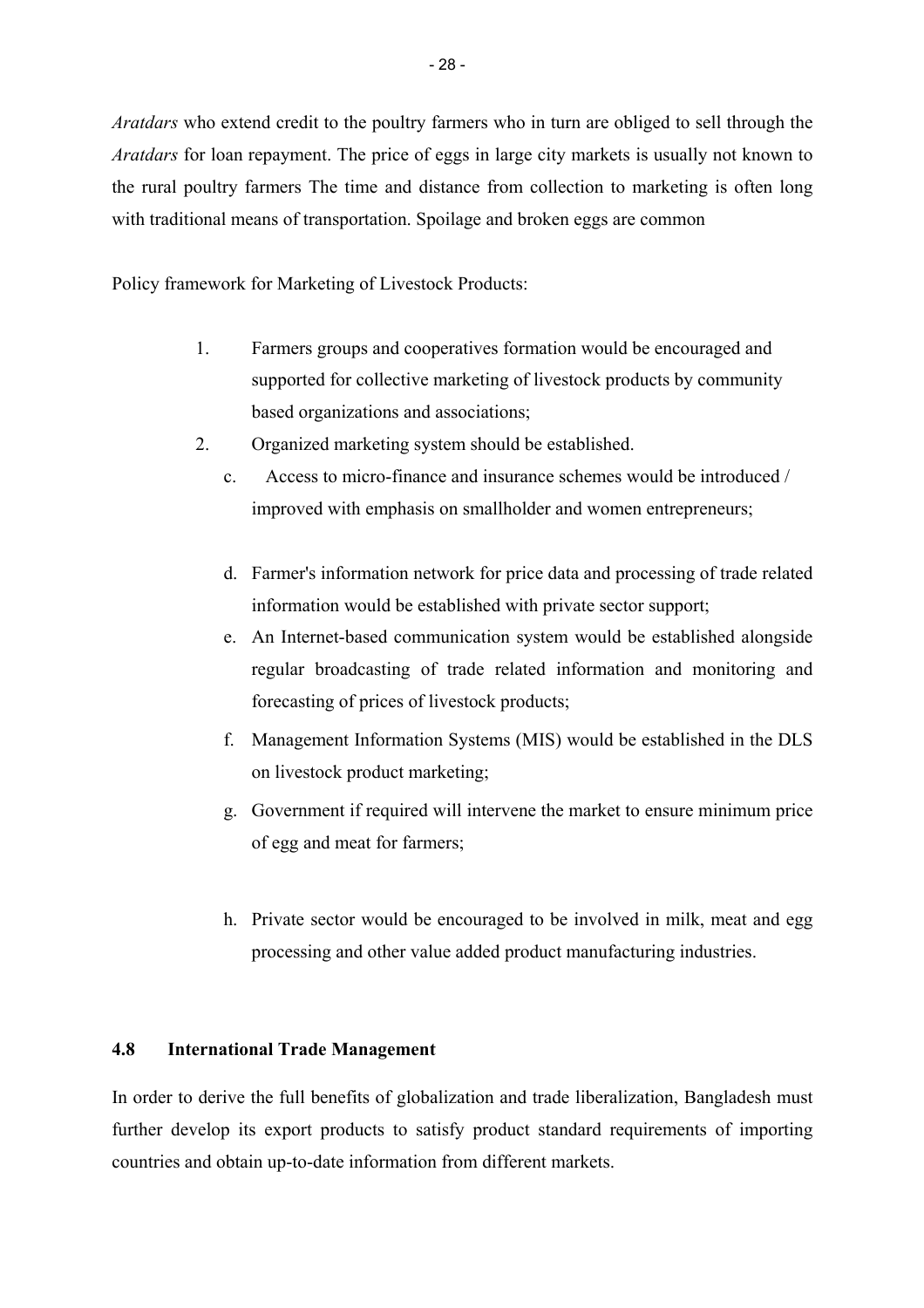Bangladesh is signatory of the WTO (World Trade Organization) Agreement on Agriculture (AOA). The AOA provides a framework for the long-term reforms of agriculture trade and domestic policies to move forwards market orientation in agricultural trade. The obligations and disciplines incorporated in the AOA relate to four aspects, viz, i) agreement on market access; ii) agreement on domestic support; iii) agreement on export competition/subsidy; and iv) agreement on SPS (sanitary and phytosanitary) measures.

Bangladesh is not fully able to meet the recommended safety and quality standards for livestock products consistent with the SPS guidelines as regulated by the World Organisation for Animal Health (OIE) and the Codex Alimentarius Commission. The main problem stem from: (i) inadequate veterinary services; (ii) lack of skilled human resources; (iii) lack of diagnostic facilities; (iv) lack of financial support; (v) lack of disease surveillance and monitoring of animal health; (vi) lack of updated food legislation; and (vii) need for an improved national food export inspection and certification program.

Incidences of TADs (trans-boundary animal diseases), such as foot and mouth disease, are preventing Bangladesh from entering potential markets for livestock products. As the problem of TADs is being addressed on a larger scale, regional initiatives are becoming important and Bangladesh will seek the opportunity to enter into regional agreements to control TADs. This will necessitate significant changes in the veterinary service system, particularly within diagnostic services and veterinary public health.

Most export-oriented enterprises are small and medium size, with limited capacity to undertake market research, invest in technologies, and collect, store, and process trade information. Other important challenges relate to meeting labour and environmental standards, improving design and packaging, and accessing and using up-to-date information on consumer preferences and trends in global markets. Many enterprises have neither the inhouse capacity to gather the necessary trade-related information nor the networks to access such information.

Policy framework for International Trade Management:

1. Focal points would be set up in the DLS (Department of Livestock Services) and the MoFL (Ministry of Fisheries and Livestock) to deal with the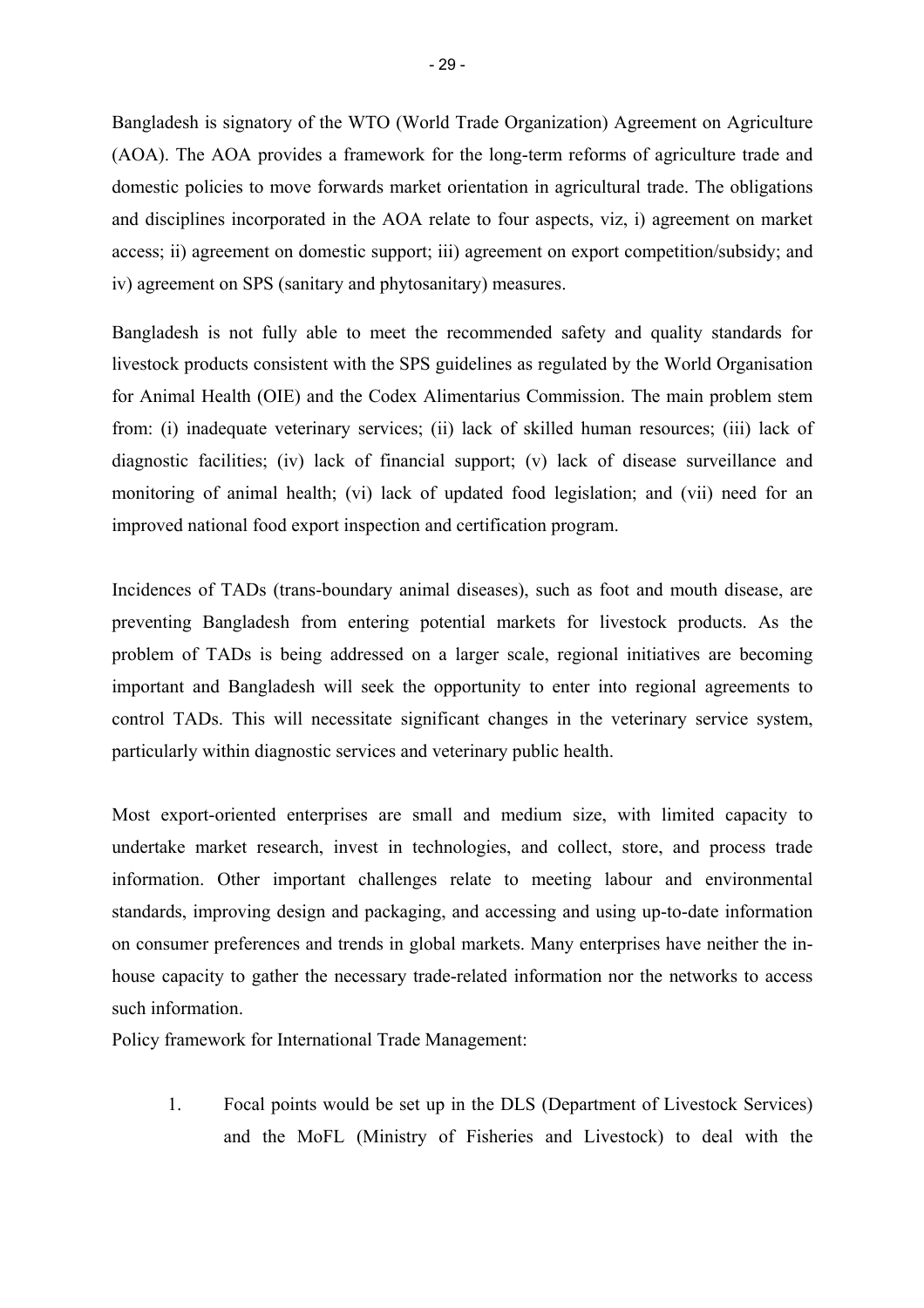international and regional trade agreements and ensure implementation of notifications and obligations;

- 2. Training would be provided to the officials in the DLS, MoFL and livestock related industries to enable them to fully appreciate and deal effectively with international and regional trade agreements;
- 3. Requirements of trade related technical assistance for the DLS, MoFL and private exporters would be assessed and required assistance would be provided;
- 4. The capacity of DLS would be developed through institutional reform to address SPS (Sanitary and Phytosanitary Measures) and HACCP (Hazard Analysis and Critical Control Point) requirements;
- 5. An Internet-based communication system would be established to facilitate international market networking for livestock products;
- 6. MIS (Management Information Systems) would be established in the DLS and MoFL for international trade management of livestock products; and
- 7. Private sector participation would be ensured in all activities of international trade management.

# **4.9 Access to Credit and Insurance Credit**

The effective coverage of micro credit programs in Bangladesh was around II million households in 2002 of which around 80% were below poverty line. It is estimated that less than a fifth of the total micro credit disbursed by NGOs till June 2001, was given to the livestock sub-sector mostly to poor women in rural areas. Financing of agricultural and other rural economic activities have not in the past attracted adequate interest of banks and institutional lenders. As recently as 2003 livestock attracted less than 5% of the total credit disbursed in the agricultural sector by state-owned lending institutions, although the trend in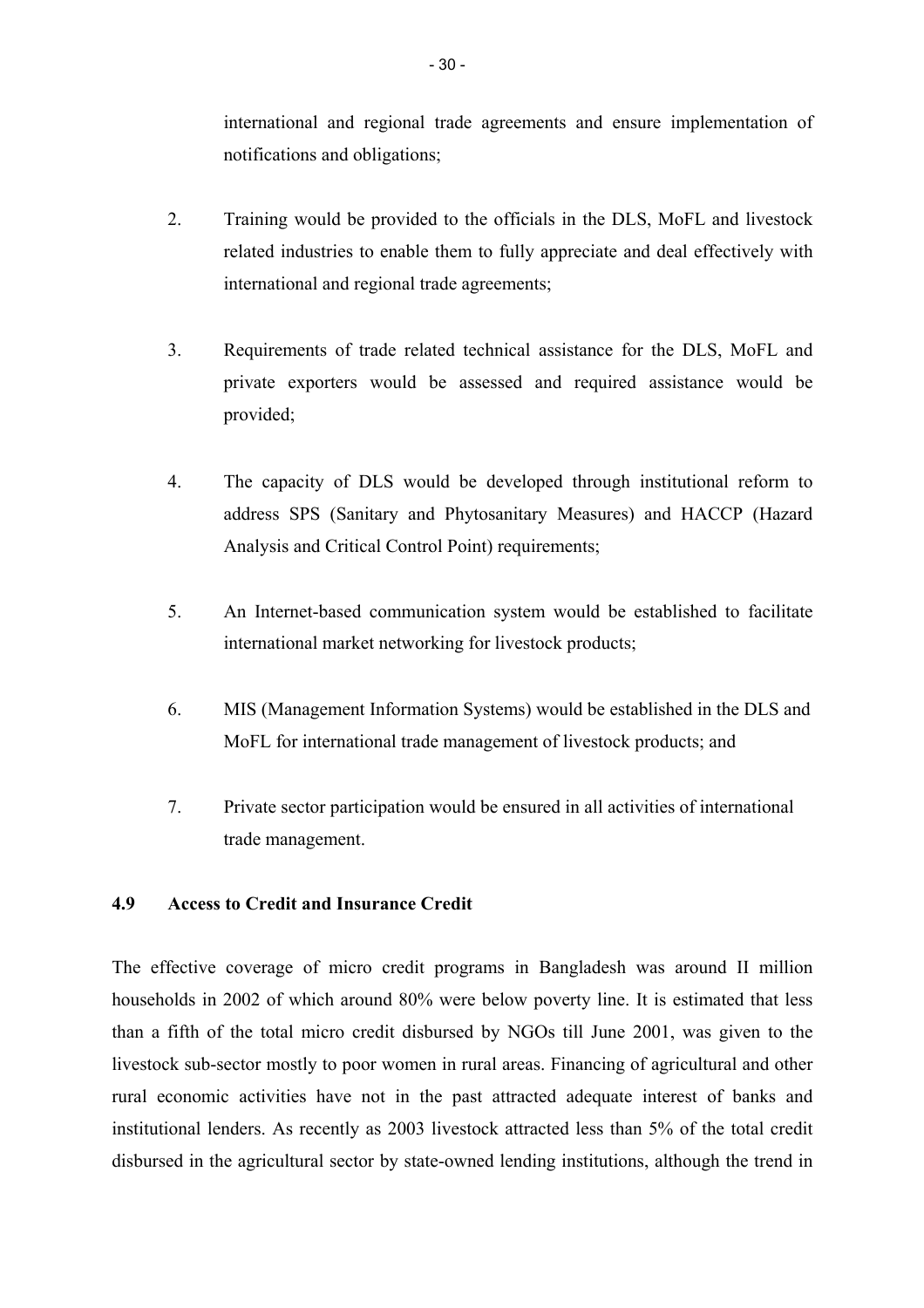recent years has been sharply upwards.

The livestock development has accelerated the demand for concentrate feeds, drugs, vaccines, and veterinary services. These trends are expected to continue in the coming years with resultant increases in demand for credit support. Expansion of livestock operations among poor smallholders and commercial livestock producers, as well as input suppliers (feed mills, drug producers, etc.) and processors of livestock products is thus expected to increase the demand for finance throughout the sub-sector, and will be needed to help facilitate continued horizontal and vertical integration.

The following constraints and challenges in particular characterize the micro-credit sector: (i) insufficient funds; (ii) inappropriately packaged loans for production cycles of livestock; (iii) red tape and collateral requirements effectively reducing credit access for smallholders, notably the poor; (iv) inadequate loan supervision; (v) insufficient training in financial management and business planning (applies to both loan providers and takers); (vi) inadequate technical support; (vi) inappropriate interest rate policies and practices; (vii) conflicts of interest within NGOs providing both technical and credit support often to the detriment of the former; (viii) smallholder vulnerability and risk from natural and man-made disasters; and (ix) better servicing of the hard-core poor.

Policy framework for Increasing Access to Credit:

- 1. Formation of CBOs (Community Based Organisations) linking them with DLS, NGOs, commercial banks, and insurance companies would be encouraged for delivery of appropriate livestock credit packages to the doorstep of smallscale livestock farmers including poor women;
- 2. A Livestock Credit Fund would be established in the Bangladesh Bank for distribution of subsidized credit to smallscale livestock farmers through CBOs;
- 3. Micro-finance packages better tailored to the production cycles of various livestock species would be promoted;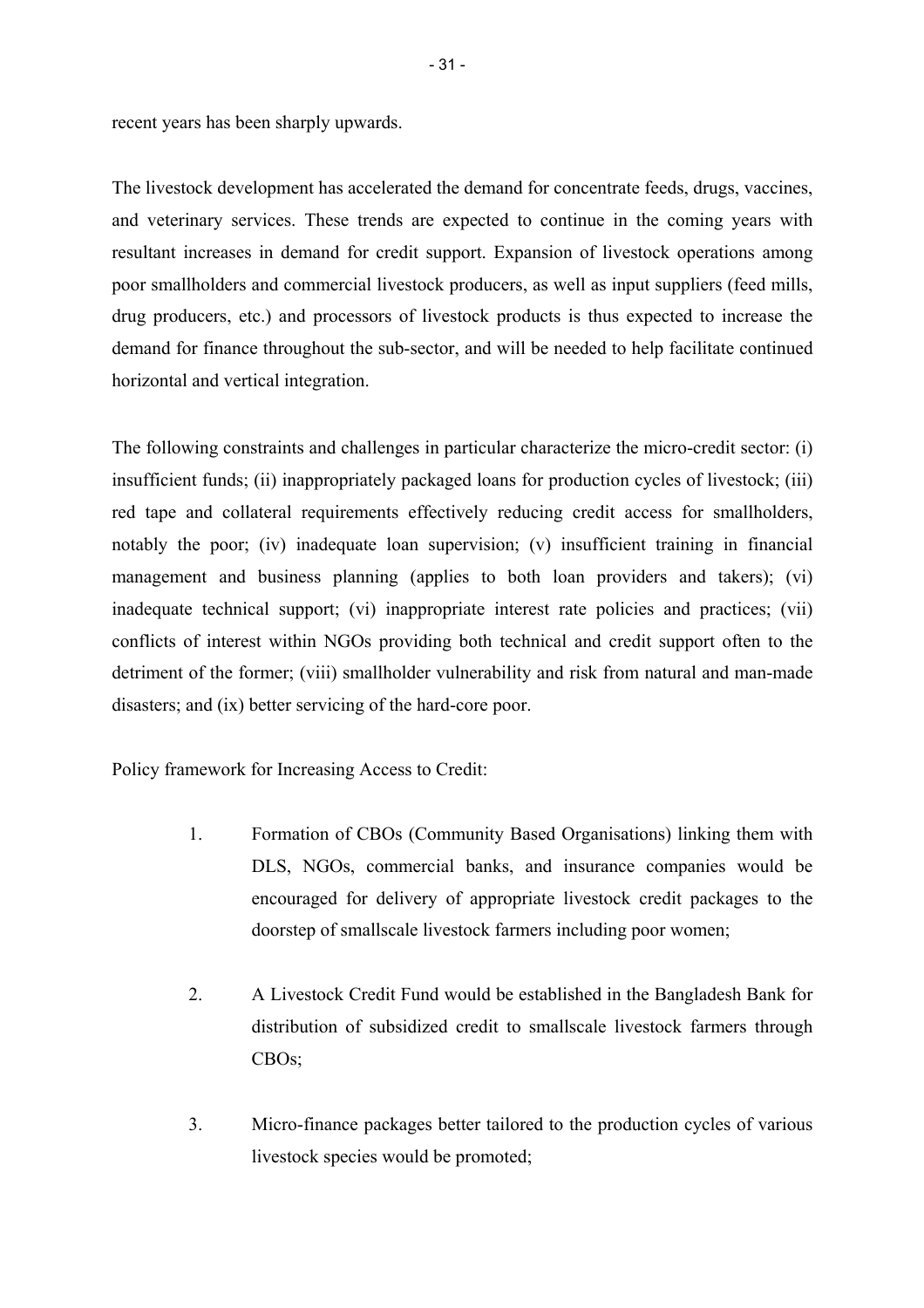- 4. Micro-finance packages targeted towards and appropriate for the hard-core poor including women would be promoted;
- 5. Training would be provided to smallholder groups in livestock-related business planning and financial management;
- 6. Monitoring and supervision of micro finance institutions would be enhanced for adherence to international best practice; and
- 7. Micro-finance services would be separated from technical services where necessary for clearer regulation.

#### **Insurance**

Livestock production is subject to the risks of animal disease, accident, and death. The result is often a serious decline in farm income and consequent failure on the pa11 of especially poorer farmers to maintain their livelihoods. Livestock insurance can: i) provide protection against loss of livestock from accident or disease, stabilizing income; ii) raise credit worthiness; iii) contribute to a reduction in the incidences of animal death and accident by requiring certification of a minimum standard of animal husbandry practices; and iv) encourage development of cattle breeding and dairy industries.

Out of 62 insurance companies in Bangladesh, 60 are private companies of which none are involved in livestock insurance. Only a state owned insurance company, SBC (Sadharan Bima Corporation) has since 1980 been providing livestock insurance. It covers only projects financed by BKB (Bangladesh Krishi Bank) and other nationalized Commercial Banks. SBC insured 7.567 dairy animals between 1981 and 2003, indicating only very negligible insurance coverage for livestock. No modifications of the SBC insurance program have been made since 1985 to address the changing scenarios in the dairy and poultry industries.

There are at present none or only very few private sector companies with the skills or funds to initiate livestock insurance. There are no collaborative arrangements between insurance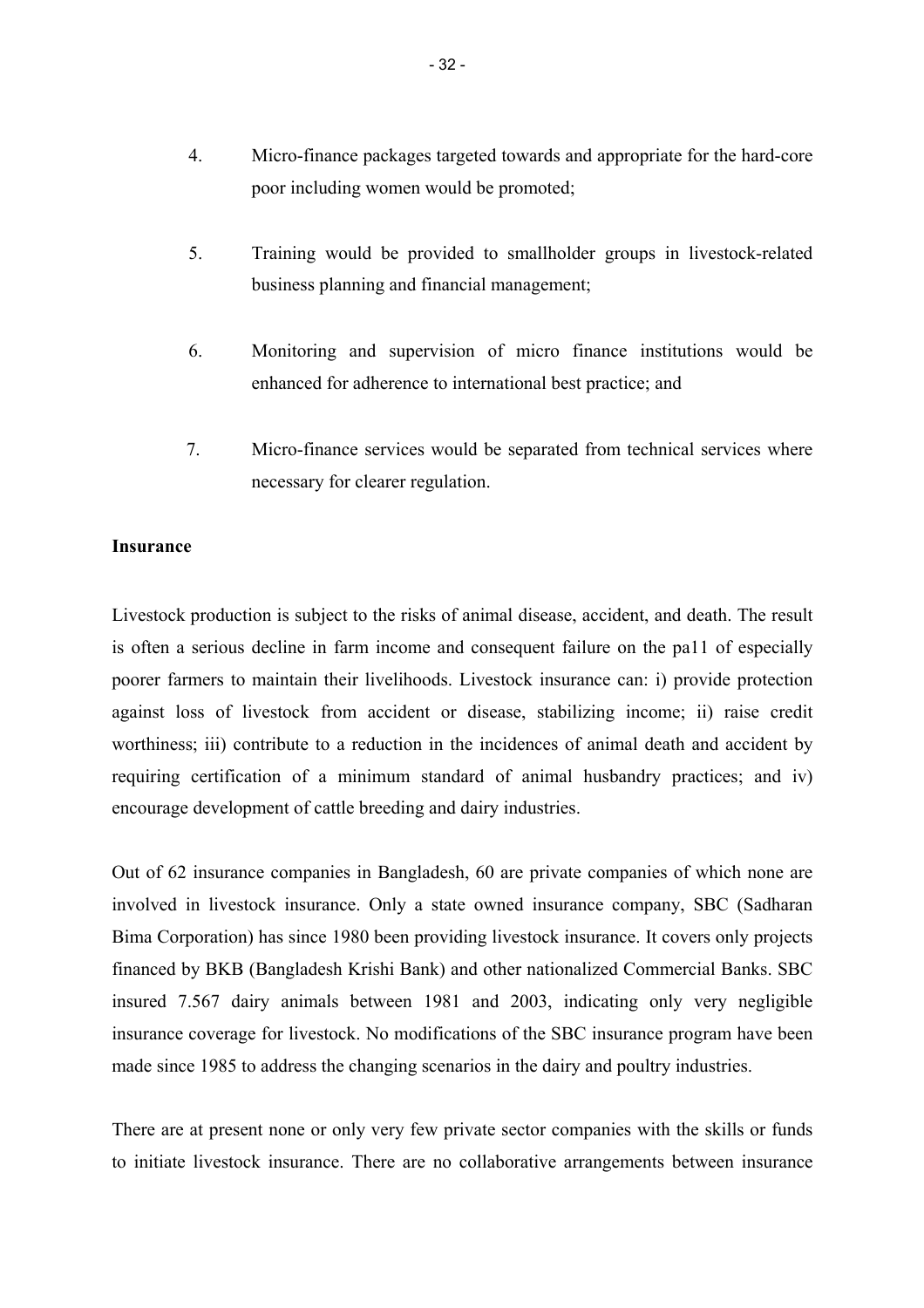companies and public sector organizations to assist the companies in setting up insurance schemes. Milk Vita and CLDDP have developed a self-insurance scheme for their cooperative members and farmer groups/associations, which appears to be working well, Smallholders may not, however yet fully recognize and appreciate the implications and potential benefits of livestock insurance. Experience suggests that some level of subsidy for smallholder livestock enterprises may be necessary, at least during the initial period.

Policy framework for Increasing Access to Livestock Insurance:

- 1. In consultation with insurance companies, CBOs and NGOs and other stakeholders, a strategy for expansion of livestock insurance coverage would be developed;
- 2. A Livestock Insurance Development Fund would be established in scheduled Bank on consultation with Bangladesh Bank,
- 3. Self-insurance systems for smallholder farmers through community-based livestock development programmes would be promoted;
- 4. A national database on livestock mortality, disease incidence and productivity of livestock would be developed and maintained at the DLS; and
- 5. Awareness among smallholders on the benefits of livestock insurance schemes would be raised.

### **4.10 Institutional Development for Research and Extension**

### **Livestock Research**

To carry out livestock research in the public sector BLRI (Bangladesh Livestock Research Institute) was established under a Presidential Ordinance in 1984 as a semi-autonomous body. It is organized into eight research divisions and an administrative division, called the support service division. The research divisions are: (i) Animal Production; (ii) Poultry Production; (iii) Animal Health; (iv) System Research; (v) Socio-economics; (vi) Goat and Sheep Production; (vii) Biotechnology; and (viii) Planning, Training and Technology Demonstration. The 1984 Ordinance was amended in 1996 as an Act in line with the amendment of the Act of the Bangladesh Agricultural Research Council (BARC).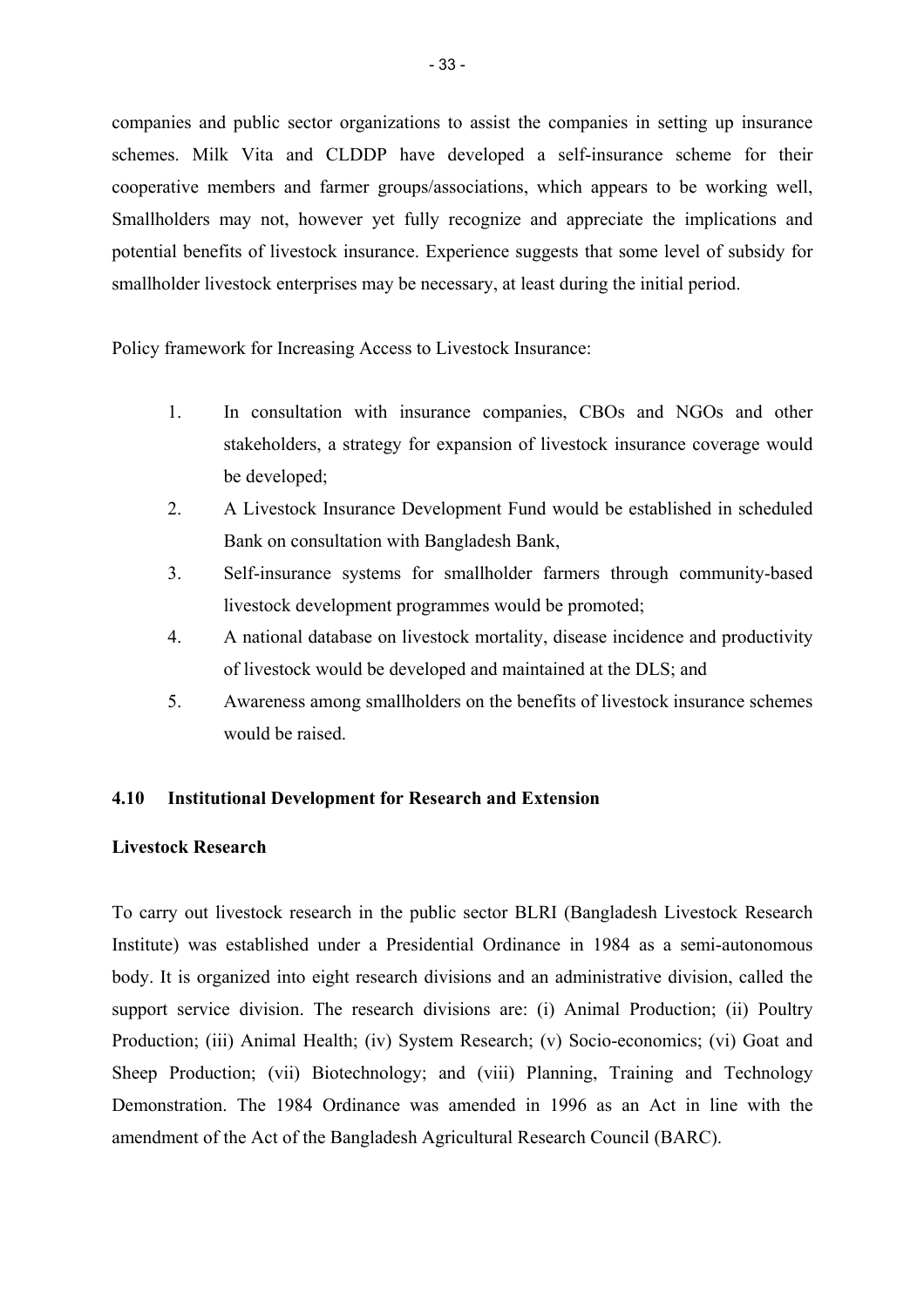The functions of BLRI are not sharply focused and its structure has a number of deficiencies. There are many important new issues that are not reflected in the functions. Dramatic changes that have taken place in recent years within Bangladesh and internationally (globalization and trade liberalization combined with WTO regulations and OIE requirements), which have changed both domestic and the international market scenarios. In the context of these changes, the functions of BLRI need to be sharpened.

Major deficiencies exist in veterinary research, planning and management, human resource management, and information management. There is no Unit and staff to deal with planning, evaluation and monitoring. Veterinary research is done only on a limited scale under the Animal Health Division, There is no provision of a Director (Research), responsible for research planning, coordinating and monitoring the implementation of research projects; evaluating and reporting research outputs on a regular basis; and maintaining direct contact with DLS and sister research institutions, as well as liaison with other concerned Depertments. There is no management information system (MIS) for research at BLRI and Information management is generally weak.

The shortage of operating funds for research is acute in BLRI. The annual allocation shows a declining trend in real terms. BLRI has been entirely depending on the development budget and contract research grants from BARC (also under development projects) for carrying out research. This has restricted BLRI in developing and undertaking meaningful research programs to support the poverty reduction program of the Government.

BLRI has problems with training of its personnel. There is no provision for staff training or a built-in system of carrier progression within the research divisions like in the research institutes in the crop sector. This has created a high rate of attrition of qualified scientists.

Policy framework for Livestock Research:

- 1. Research capacity of BLRI headquarters and its Regional Stations would be enhanced to address national priority and untapped potential regional livestock resources;
- 2. Private and NGO initiatives in livestock research would be encouraged and supported;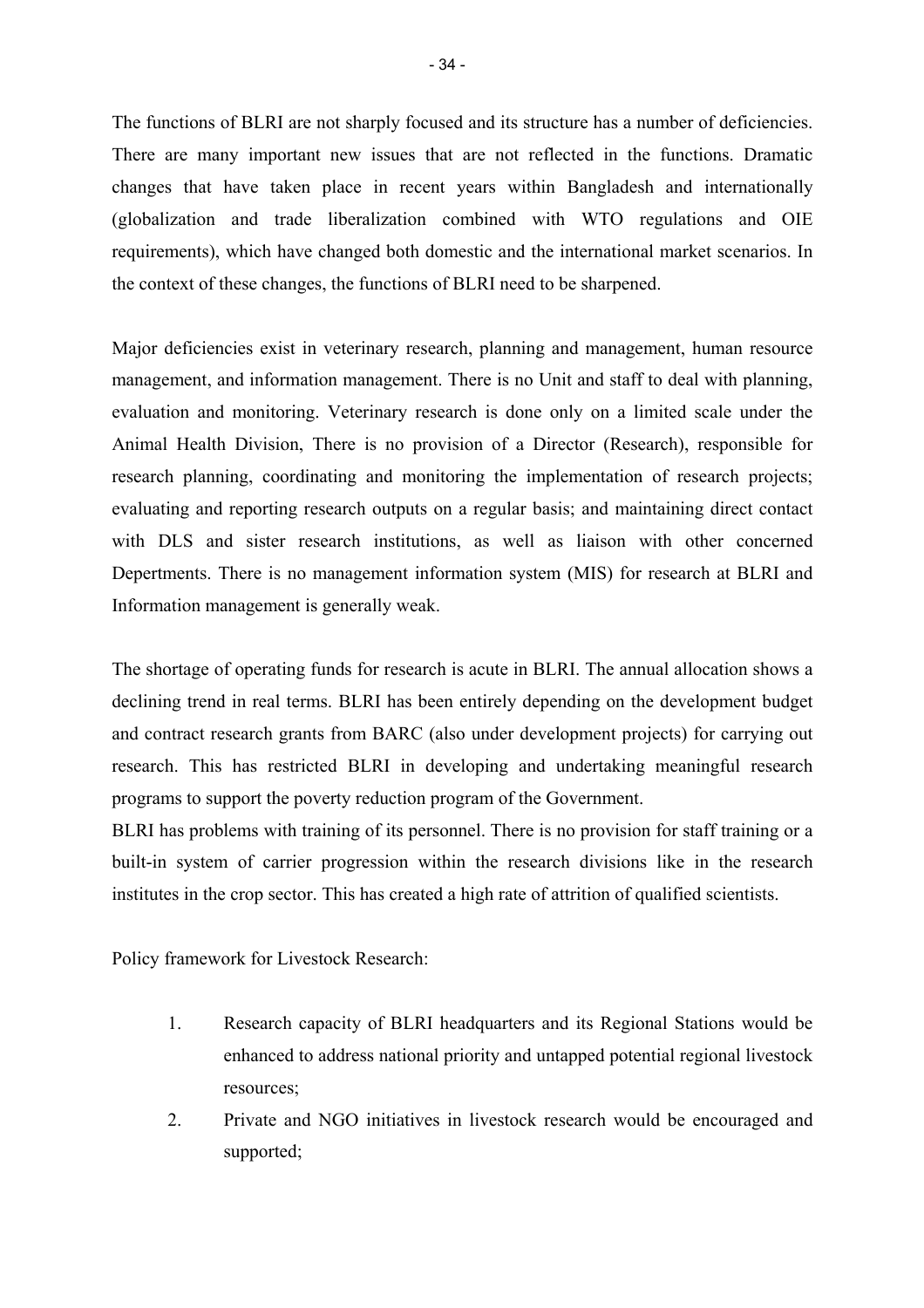- 3. The mandate, functions and structure of BLRI would be sharpened with a view to enhance the capacity to coordinate, maintain liaison with other concerned Departments; and conduct livestock research for pro-poor sustainable development;
- 4. Research capacites of BLRI and Universities/ Academic Institutes, would be extended to ensure safe production of animal products and by-products, animal protein supplement, feed additives, premixes, probiotics and mineral and vitamin supplements as inputs for poultry and livestock development;
- 5. The Act of BLRI would be amended to give greater autonomy to the Management Board and the Institute to bring it at par with the crop research institutes:
- 6. Enabling environment should be created to develop quality manpower in livestock research to undertake challenges for emerging livestock resource development in the context of global reformation;
- 7. Service structure and rules of business would be framed for BLRI to improve its management and to provide career development opportunities for talented scientists;
- 8. Livestock research budget would be increased to 40 to 50 percent of its total annual budget to meet the research operating costs.
- 9. National Avian Influenza Laboratory established in BLRI will be upgraded to BSL-3.

# **Livestock Extension**

For the extension of livestock services The Directorate of Livestock Services was established in 1960 and renamed as the Department of Livestock Services (DLS) in the late 1980s.

The mandate and functions of DLS include all activities related to livestock development and control of livestock diseases. This includes provision of veterinary services, conservation and genetic improvement of livestock and poultry breeds, artificial insemination, development of feeds and fodder for improving livestock nutrition, extension of livestock services, vaccine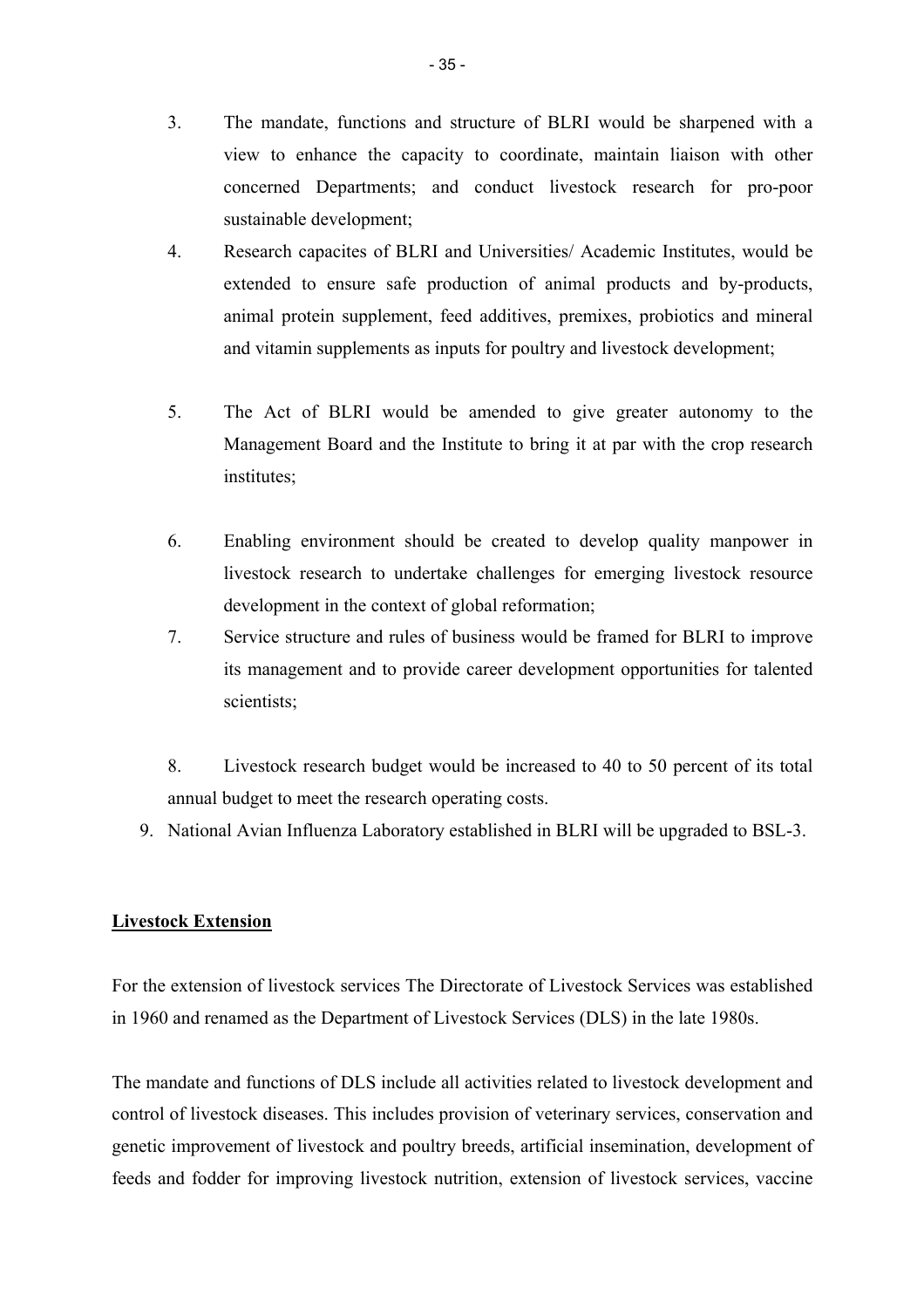production, procurement and distribution of drugs and equipments, training, analysis and diagnostic services, collection of data and economic assessment of livestock production and the development of zoo animal and survey of wild life. Since 1960, the mandate and functions, structure, organization and management system of DLS have remained almost unchanged.

DLS is organized into five divisions, headed by five Directors. The five divisions are (i) Animal Health and Administration, (ii) Research, Training and Evaluation, (iii) Extension, (iv) Production and (v) Officers Training Institute. The divisions are functionally split into sections to deal with different subject matters. It has 5 Divisional Livestock Offices, 64 District Livestock Offices and 476 Upazila Livestock Offices. Divisional Offices coordinate and supervise the activities of the District offices and carry out liaison functions with the sister and other related organizations. DLOs (District Livestock Officer) supervise and coordinate the livestock development activities at the Upazila level and maintain liaison with the concerned departments and the district administration. ULOs (Upazila Livestock Officer) are charged with the following functions; (i) awareness building, motivation and technology transfer, (ii) vaccination and prevention of diseases, (iii) collection and documentation, (iv) artificial insemination, (v) reporting, (vi) farmers training, (vii) fodder cultivation, (viii) implementation of special projects, (ix) distribution of micro credit along with execution of PRSP. VS (Veterinary Surgeon) are charged with animal/poultry health management and disease control activities at the upazila level.

Other entities of DLS include a Livestock Research Institute (LRI), a Central Veterinary Hospital, Dhaka Zoo, Rangpur Zoo, 7 Field Disease Investigation Laboratories (FDIL), District veterinary Hospitals, 22 District Artificial Insemination Centers. Livestock Research Institute includes Veterinary Public Health Section, Central Disease Investigation Laboratory, Toxicology Section, Parasitology section, Pathology Section, Animal Rearing Section, Animal Nutrition Section, Quality Control Section and Vaccine Production Sections. DLS has a number of training institutes such as officers training institute (OTI), Veterinary Training Institute (VTI) and Livestock Training Institute (LTI), but remain grossly underutilized due to lack of funds. DLS also has 35 poultry farms, 4 duck farms, 7 cattle breeding and dairy farms, 1 buffalo breeding farm, 5 goat farms and 1 pig farm. The Director General is the executive head at the top of the line of command, followed by Directors, Deputy Directors, Unit Heads and so on. DLS follows a highly centralized management system.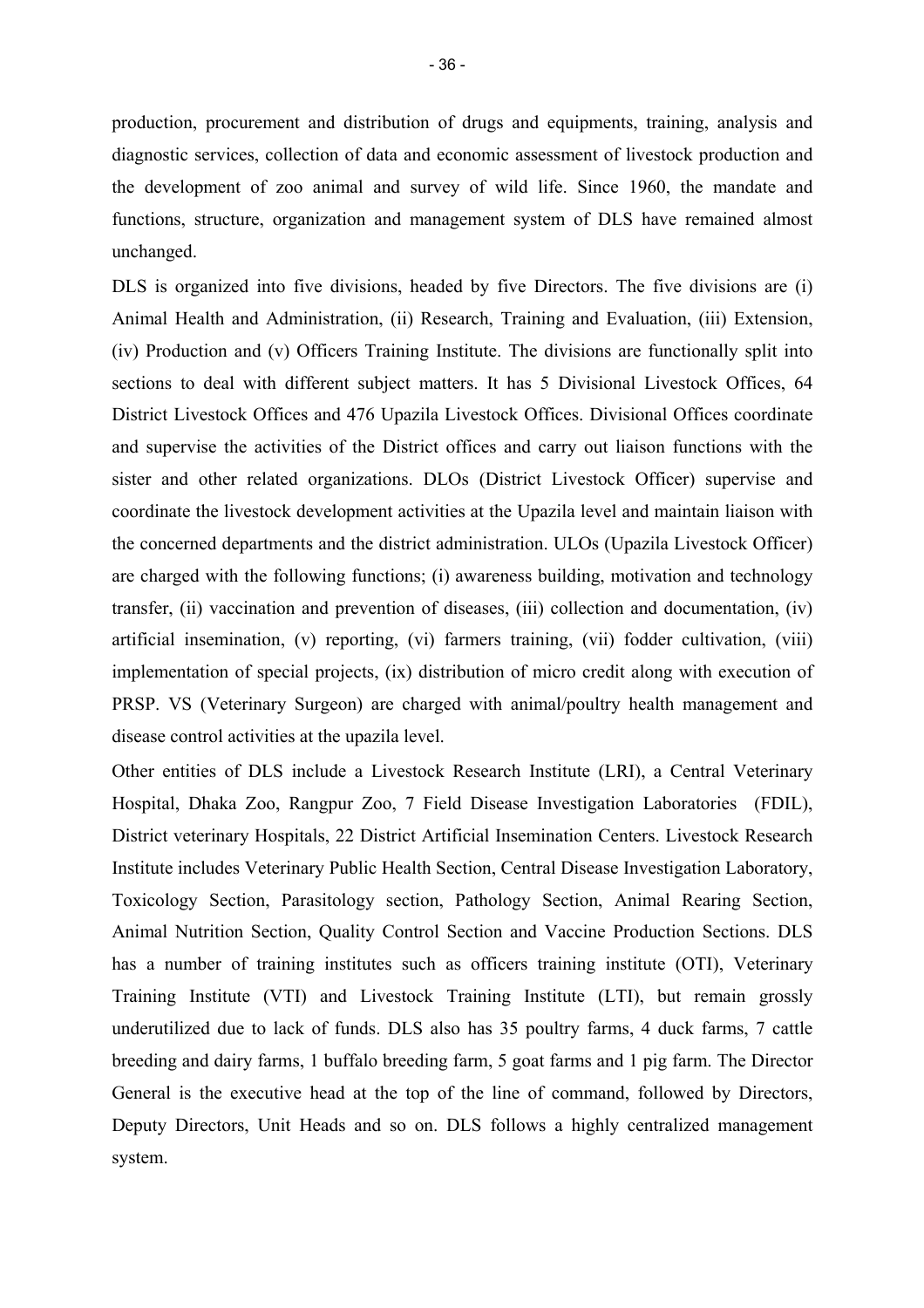The structure of DLS offers insufficient focus on the issues that matter most. The functional Divisions are not structured in a logical fashion. Front line services at the upazila level is thin and weak. Load and activities in the extension area at the upazila level increased significantly, but the number of technical manpower and staff is not increased. Recently, with the up gradation of ULOs creates a vacuum in the entry level extension service at the upazila level which hinders extension activities. Recruitment for front line extension service is not possible due to shortage of post in the entry level. District Artificial Insemination Center with well equipped modern laboratory facilities is not available in every district. Sound organizational structures for animal recording, genetic evaluation, conservation & improvement throughout the country is absent. District level mini-laboratory is now out of operation due to shortage of skilled manpower. Country faces acute shortage of feeds and fodder for livestock development, but long term fodder production plan is absent due to lack of proper organizational structure. The Veterinary public health section exists but it is neither equipped nor does it have the funds to deal with disease surveillance and reporting, control of zoonotic diseases, food safety and other public health issues. It does not have a supporting legal framework to implement its mandate. Almost nothing is done on disease surveillance, including trans-boundary diseases.

The major challenges faced by DLS were identified as.

(i) Inappropriate mandate and functions; (ii) Structural and Organizational deficiencies; (iii) Thin and weak frontline services at the upazila; (iv) Weak linkage with research organization including BLRI; (v) Weak management system and MIS (management information system); (vi) Lean recruitment and promotion system; (vii) Shortage of skilled manpower; (viii) Lack of regular skill development training; (ix) Limited budget allocation.

In the context of increasing participation by the private sector and NGOs in livestock development, there is an urgent need to redefine the mandate and functions of DLS in a fashion that will allow it to gradually withdraw from private goods services, engage increasingly in delivery of public goods services, viz. enforcement of laws and regulations, quality control of feeds / drugs / vaccines / semen and breeding materials, extension services, disease investigation and surveillance, veterinary public health, conservation and development of native breeds, policy formulation and strategy development.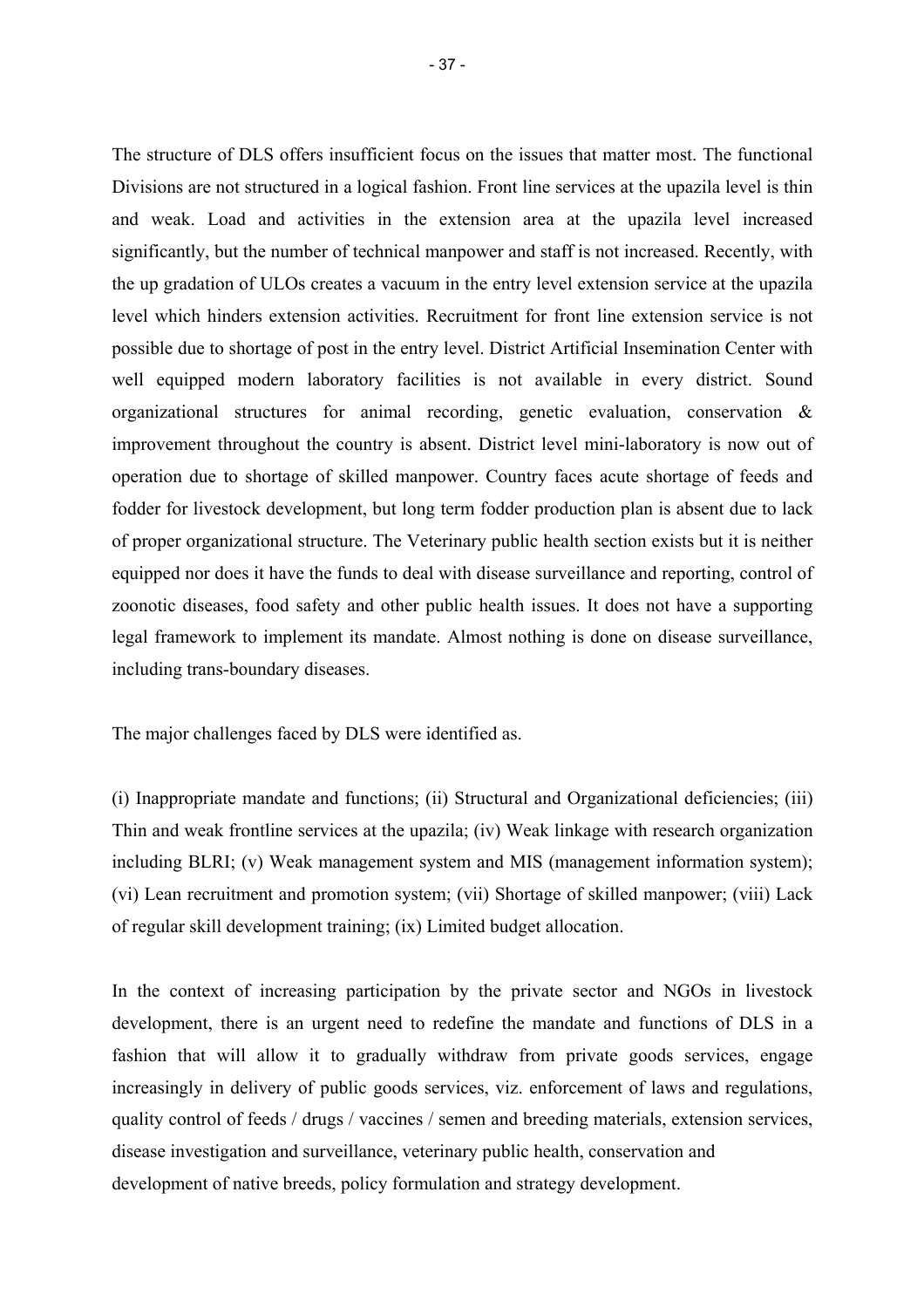**Policy frame work of livestock extension :**

- (1) Private sector, NGOs and CBOs (Community Based Organizations) would be encouraged to provide private goods livestock services viz. veterinary services, vaccination etc.
- (2) DLS would be reformed to enhance its role as a provider of public goods services, viz. regulatory measures, quality assurance and control, monitoring function, food safety function, disease surveillance etc.
- (3) Front line extension services of DLS would be updated and extended for rapid livestock development and sound service delivery.
- (4) Resource allocations to DLS would be increased to make it effective in delivery of public good services.
- (5) Autonomous unit/ institute would be established for quality assurance and certification of livestock products, vaccines and biologics, and consumers right protection.
- (6) Quality Control of breeding materials would be ensured by extending District AI centre with modern laboratory facilities to all districts.
- (7) Long term fodder development programme would be taken throughout the country to minimize the acute shortage of feeds and fodder.
- (8) Analytical and diagnostic facility in the district mini-laboratory would be strengthened for full time service with skilled manpower.
- (9) DVH would be further extended to UVH (Upazila Veterinary Hospital) to ensure better services.
- (10) A special cell in all DVH would ensure round the clock service for emergency purpose.
- (11) Retraining program would be developed and implemented to equip DLS staffs with modern knowledge and skills within the frame work of a clearly declined human resource development action plan.
- (12) Besides staff training, DLS training institutes would be opened for all eligible candidates from private sector NGOs and CBOs for livestock service extension training.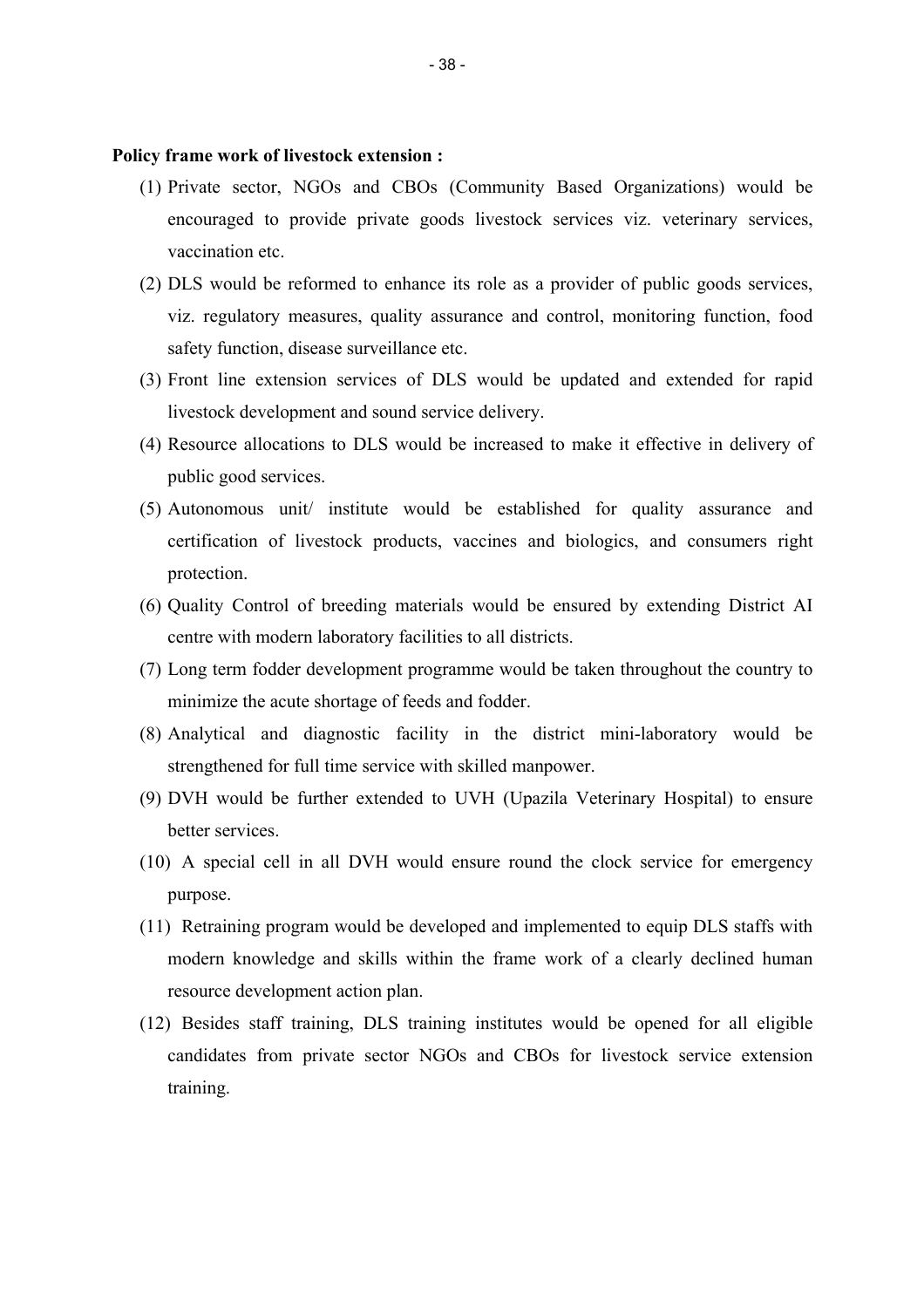- (13) Extension-research-NGO linkage would be strengthened for field testing and dissemination of livestock technologies.
- (14) An MOU has been signed between DLS and BRAC to Provide / extend Artificial Insemination Programme throughout the country .
- (15) More Administrative and Financial power has been delegated/ give and to field level Official's to works smoothly.
- (16) The Procurement of Veterinary drugs and surgical instruments has been decentralized to District levels.

#### **5. Implementation strategy of the National Livestock Development Policy.**

The implementation strategy would be to provide support that specifically target sector productivity, investment and risks as follows:

- (a) Implementations of recommendations in the respective policy framework identified in the National Livestock Development Policy 2007 (section  $4.1 - 4.10$ ) would be ensured;
- (b) Implementation of the national Livestock Development Policy would be realistically Phased out;
- (c) Livestock sector should be consider as a thrust sector, because the sector proved to be a useful tool for poverty reduction, income generation and meet up the nutrition deficiency;
- (d) Adaptation of locally proven technology would be preferred;
- (e) Due consideration would be given for the conservation/ restoration of nature during implementation of the National Livestock Development Policy 2007;
- (f) Public investment would be increased for further development of the livestock sector infrastructure which will increase the capacity of public goods and services delivery and promote private investment in the livestock sector;
- (g) Public investment would be increased in live stock research for making up to date information on the sector available to the stakeholders and technology development to enhance productivity, income and employment;
- (h) An appropriate legal and regulatory frame work would be put in place;
- (i) Institutional reforms would be carried out by strengthening manpower and infrastructure of DLS and BLRI;